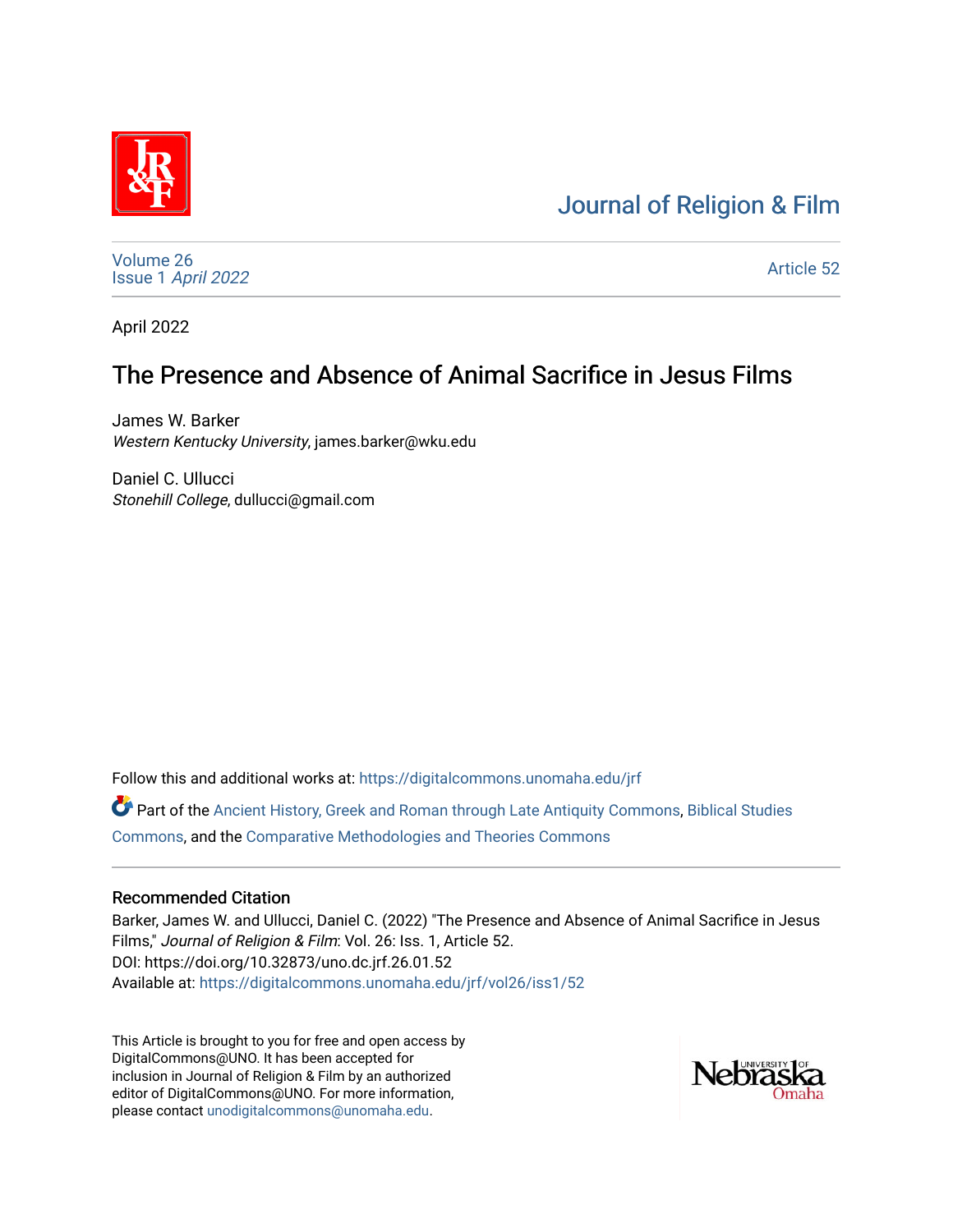## The Presence and Absence of Animal Sacrifice in Jesus Films

## **Abstract**

This article illuminates an overlooked polemic embedded in many Jesus films. Filmmakers show little comprehension of the architecture of the Jerusalem temple. When the temple does appear, animal sacrifice is either eradicated entirely or grossly misrepresented. Since contemporary audiences are increasingly unfamiliar with animal sacrifice and butchery in general, ancient Jewish rituals can be interpreted as unscrupulous and barbaric. Also, the temple and priesthood are often expressly depicted as greedy and corrupt. A related motif anachronistically attributes the Christian rejection of animal sacrifice to Jesus himself. Some of these mischaracterizations arise from gaps, ambiguities, and ideologies within the written Gospels. Nevertheless, filmmakers and moviegoers should be critical of the ways Jesus films become sites of religious competition by intentionally or unintentionally promoting Christian supersessionism.

## Keywords

Jesus in film, Second Temple Judaism, ritual, sacrifice, anti-Judaism, supersessionism

## Creative Commons License



This work is licensed under a [Creative Commons Attribution 4.0 License](https://creativecommons.org/licenses/by/4.0/).

## Author Notes

James W. Barker is Associate Professor of New Testament at Western Kentucky University. He is a recipient of the Paul J. Achtemeier Award for New Testament Scholarship (2014) and the author of John's Use of Matthew (Fortress Press, 2015) and Tatian's Diatessaron: Composition, Redaction, Recension, and Reception (Oxford University Press, 2021). Daniel Ullucci is Visiting Associate Professor at Stonehill College. He was formerly the W.J. Millard Associate Professor at Rhodes College. His work focuses on sacrifice in the ancient Mediterranean, including The Christian Rejection of Animal Sacrifice (Oxford University Press, 2012). He credits Paula Fredriksen, Ross Kraemer, and Lloyd Baugh for sparking his interest in film portrayals of Jesus. A very early version of this article was presented in a Bible and Film session at the 2017 annual meeting of the Society of Biblical Literature. We would like to thank Matthew Rindge for the invitation as well as the audience members for their engagement. We also thank John C. Lyden and the anonymous reviewers for their feedback on this article.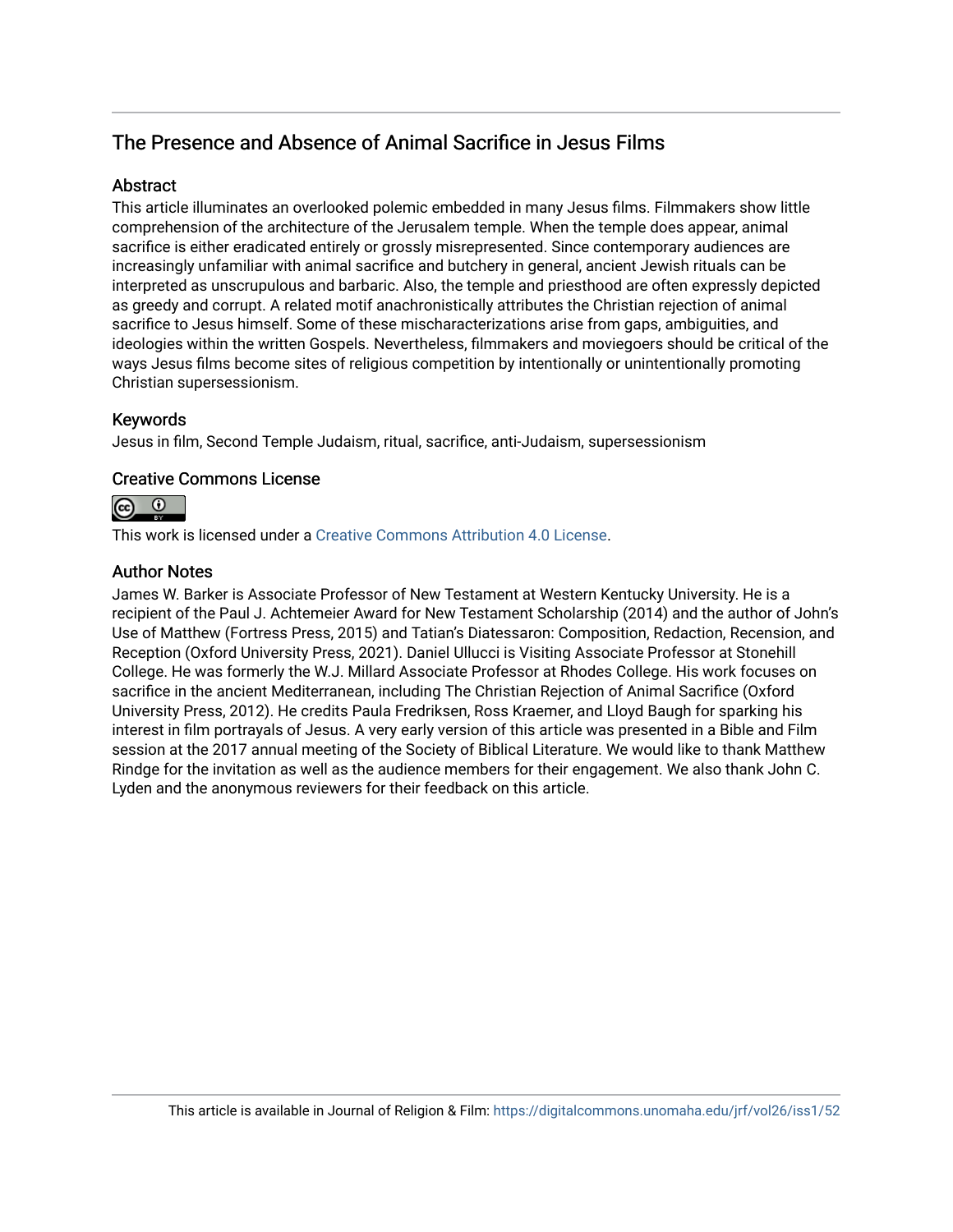This article has developed from the authors' experiences teaching undergraduate courses on Jesus in Film. We have noticed that the term 'sacrifice' is measurably absent from key studies.<sup>1</sup> We have also compiled numerous instances of ignorance and polemics in filmmakers' portrayals of the Jerusalem temple. Regarding architecture, filmmakers do not always comprehend the layout of the temple complex, particularly who was allowed where. Some films understand the restricted access to the Holy of Holies, yet these films make a veiled critique that the God of Israel was inaccessible until the sacrificial death of Jesus. A more overt polemic casts the temple as a corrupt marketplace. This motif is so strong that some films ignore the temple's ritual functions altogether.<sup>2</sup> When filmmakers do portray sacrifices in the temple, misrepresentations abound. In these ways, Jesus films become sites of religious competition, intentionally or unintentionally promoting Christian supersessionism. Sometimes Jesus himself inaugurates the Christian rejection of animal sacrifice.<sup>3</sup> In the end, though, some of the ignorance and polemics of modern Jesus films arise from gaps, ambiguities, and ideologies within the ancient Gospels themselves.

It is well established that Jesus films can advance anti-Judaism and anti-Semitism.<sup>4</sup> As part of that broader phenomenon, this article illuminates the specific role of animal sacrifice. Such portrayals prove effective and even insidious in advancing Christian supersessionism because of a chance confluence of two historical factors. On the one hand, audiences of contemporary Jesus films

1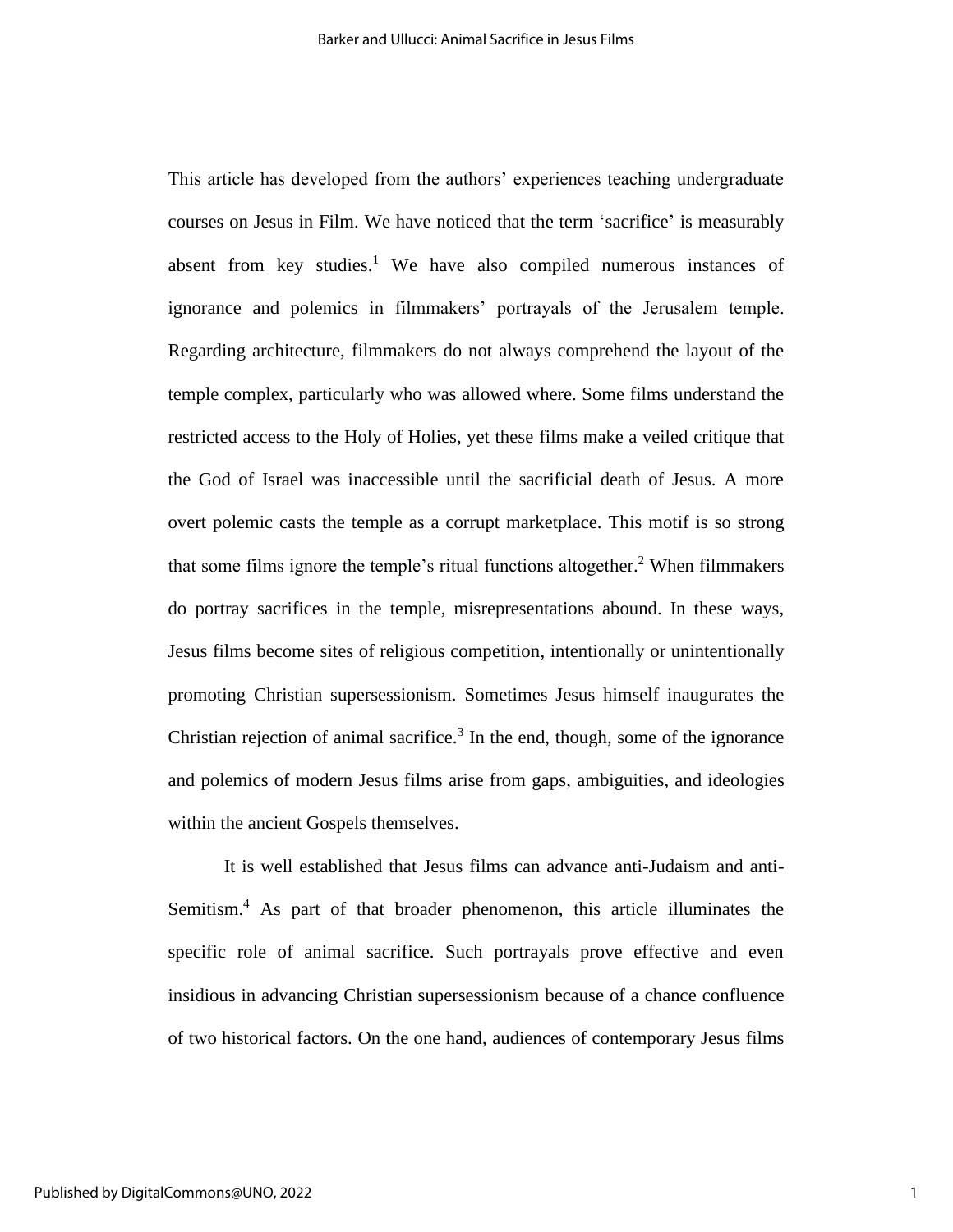predominantly inhabit cultural contexts in which animal sacrifice is not a normative religious practice; the opposite was the case for the Gospels' audiences in antiquity. On the other hand, moviegoers typically inhabit cultural contexts in which modern industrial agriculture radically separates them from the realia of meat production and butchery: many meat eaters have little knowledge of meat processing and have never seen an animal slaughtered and butchered; the opposite was true even one hundred years ago, as in the ancient world. These circumstances allow film depictions of animal sacrifice to anachronistically project ideologies of primitivism and corruption. Accordingly, Jesus films can present ancient Jewish sacrifices as barbaric and backwards in contrast to the "pure" religion of Christianity.

We seek to expose and illuminate these processes for a better understanding of the ways in which films—again, intentionally or unintentionally—advance religious and cultural polemics. Many of our examples indeed have antecedents in the Gospels, but the scenes "play" very differently to modern film audiences unfamiliar with the realities of sacrifice; the visual medium of film also differs considerably from the reader-produced imaginaries of texts. For clarity, we separate the analysis into three sections focusing on film portrayals of the physical temple itself, the economic activities associated with the temple, and the ritual activities associated with the temple. We then compare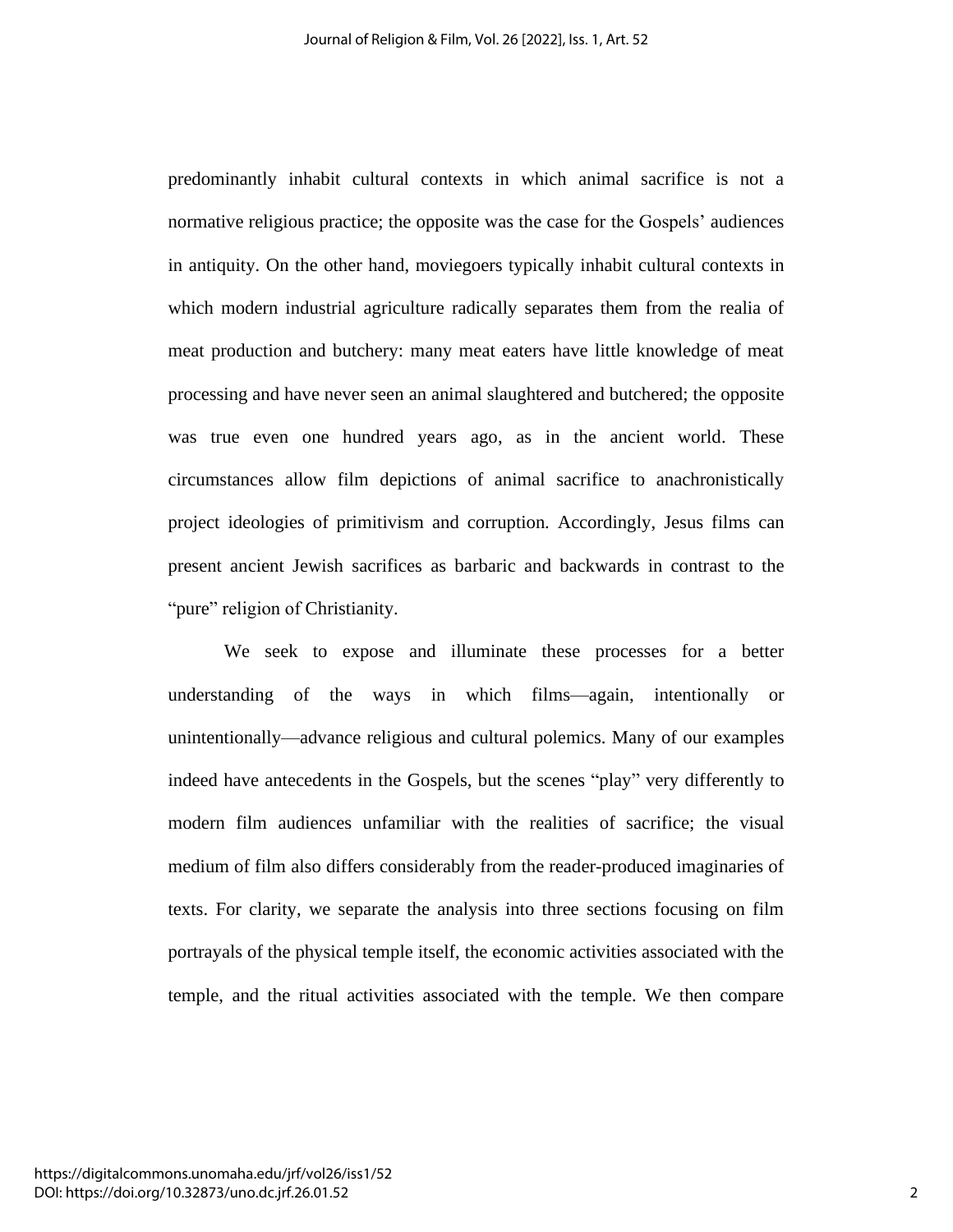these to their antecedent scenes in the canonical Gospels and offer concluding reflections.

#### TEMPLE ARCHITECTURE

Christopher Spencer's *Son of God* commendably attempts to show the grand scale of the temple compound in two establishing shots  $(52:21; 56:30).$ <sup>5</sup> However, most Jesus films fail to capture the compound's expanse. The perimeter of the Temple Mount platform measured just shy of one mile.<sup>6</sup> For comparison, its area of 14.4 hectares or 35.6 acres is nearly twice as large as the White House grounds in Washington, D.C. Nearly two-thirds of the temple area was a courtyard open to Jews and Gentiles, but the middle area was exclusively for Jews (Josephus *Antiquities* 15.11.5; *Jewish War* 5.5.2). This inner portion was elevated 1.4 m and was accessible by fourteen steps. There "the Court of the Women" (γυναικωνῖτις; הנשים עזרת (is something of a misnomer. Josephus implies that there was an area partitioned for women only (*J.W.* 5.5.2), but the Mishnah describes the women's court as open to Jewish women and men. In particular, the Court of the Women was twelve times larger than the Court of the Israelites, which was open to men only; up fifteen steps, the men's court was more of a platform measuring just 5 m  $deep.<sup>7</sup>$ 

The largest area, raised 1.1 m above the Court of the Israelites, was accessible only to priests (m. Mid. 2.6). The sanctuary (ναός;  $\overline{z}$ , an enclosed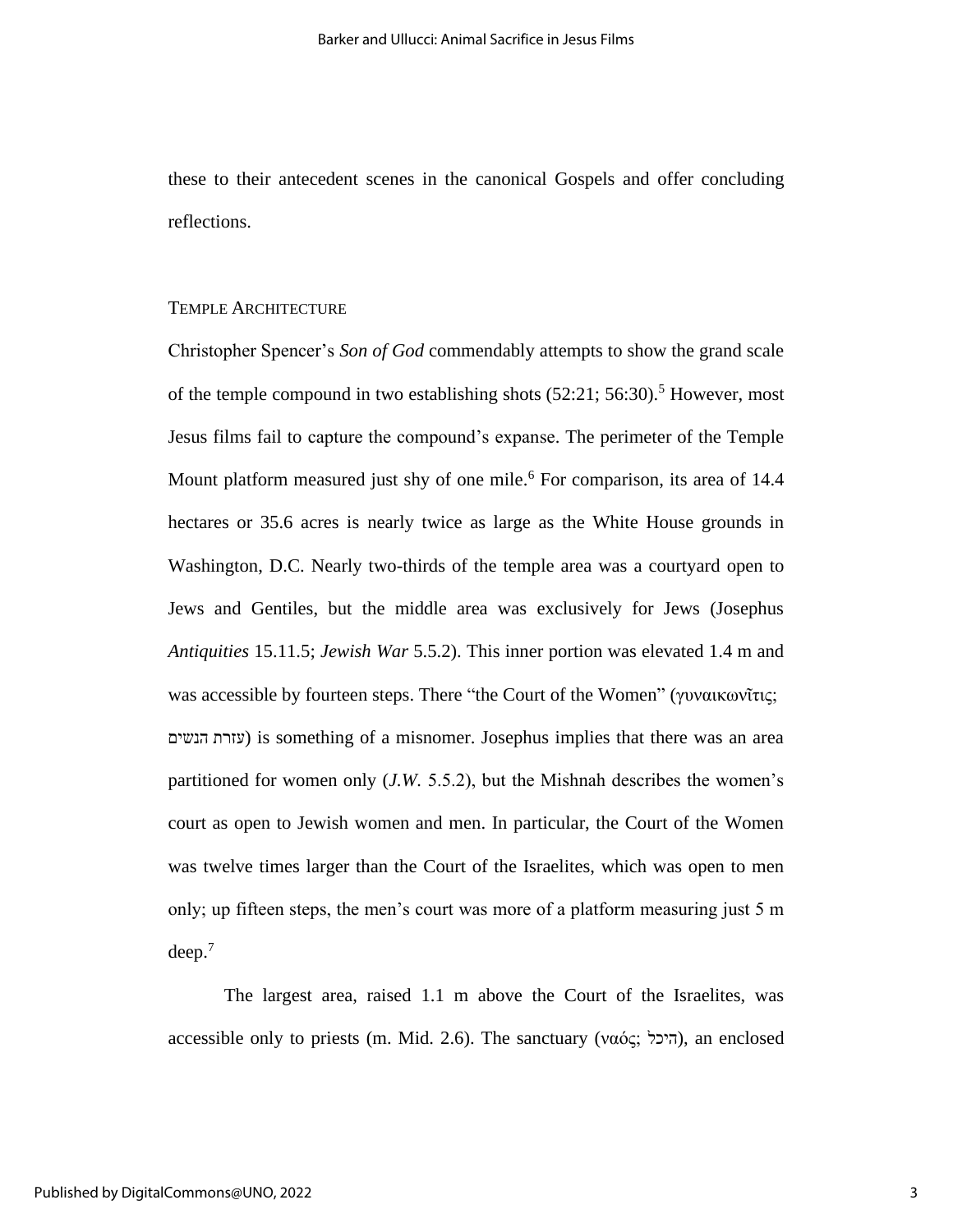100-cubit cube (m. Mid. 4.6; Josephus *Ant.* 15.11.3),<sup>8</sup> occupied most of this space, and the altar stood between the sanctuary and the courts for non-priestly Jewish men and women. The altar was 14.6 m  $\times$  14.6 m (m. Mid. 3.1) or 23 m  $\times$  23 m (*J.W.* 5.5.6), and the Mishnah says that the fire pit was  $11 \text{ m} \times 11 \text{ m}$ .



Figure 1: Ariely's photo of Avi-Yonah's temple model (cropped)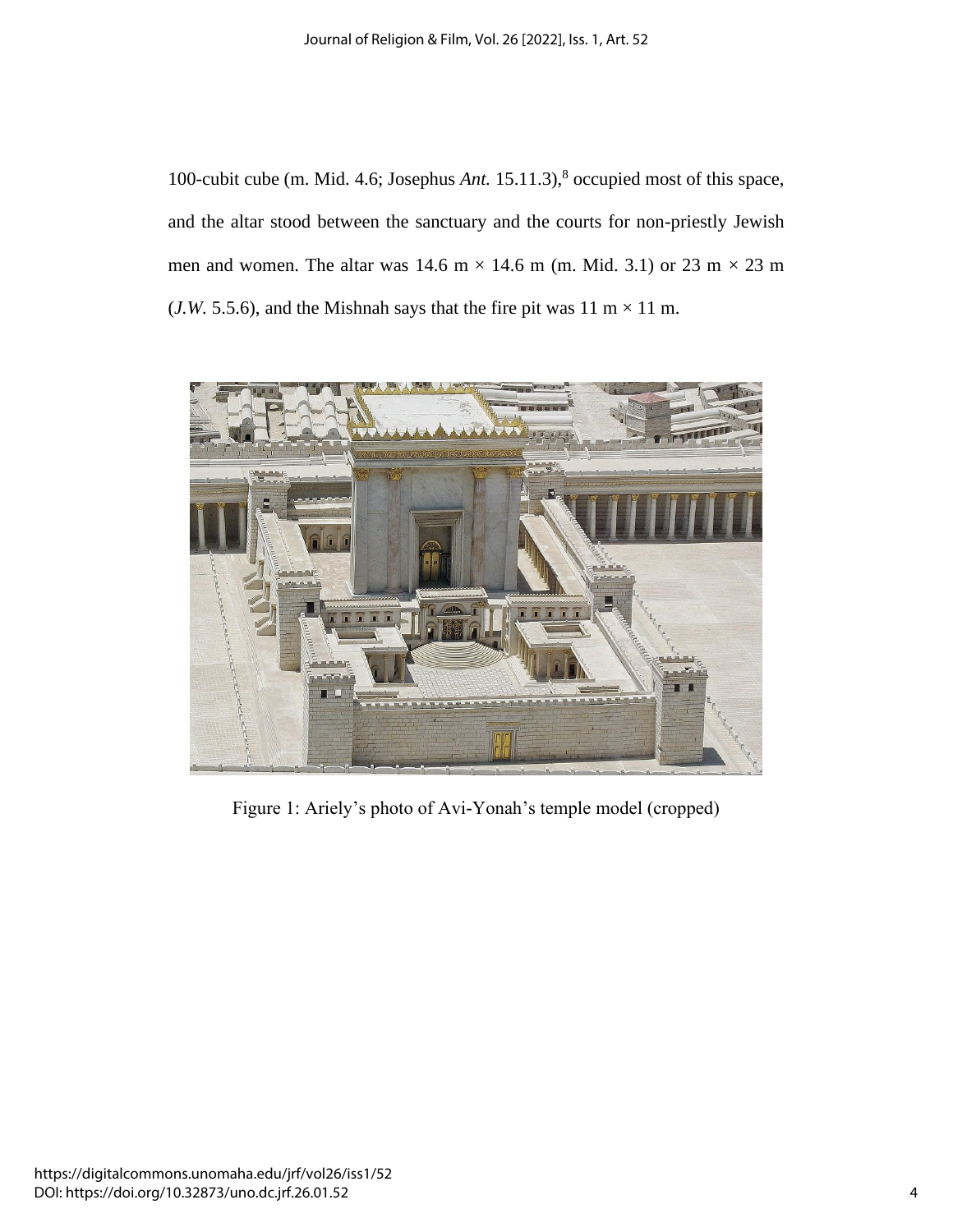

Figure 2: Berthold Werner's photo of Avi-Yonah's temple model (cropped)

If films show an altar at all, it is vastly undersized. Pompey threatens to burn a Torah scroll in the opening scene of Nicholas Ray's *King of Kings,* and the fire pit appears to be less than  $1 \text{ m}^2$  (6:37). In *The Greatest Story Ever Told,* George Stevens's altar is large enough for Judas's shocking self-immolation (3:04:30), but even that altar was a small fraction of the ancient one's actual size. In 1966 Michael Avi-Yonah finished a scale model of the temple in the first century (Figures 1 and 2). $9$  The model is now located in the Israel Museum in Jerusalem, and filmmakers would do well to consult it.<sup>10</sup>

Occasionally filmmakers attend to the temple's historical layout. In Robert Young's *Jesus,* Jesus and John the Baptist are in Jerusalem for Passover at the age of twelve, and Joseph reads aloud that foreigners were prohibited from entering the inner courtyard (32:15–32:25). Nicholas Ray's narrator, Orson Welles, notes disdainfully, "Where no pagan had ever set foot, in the court of the priests, most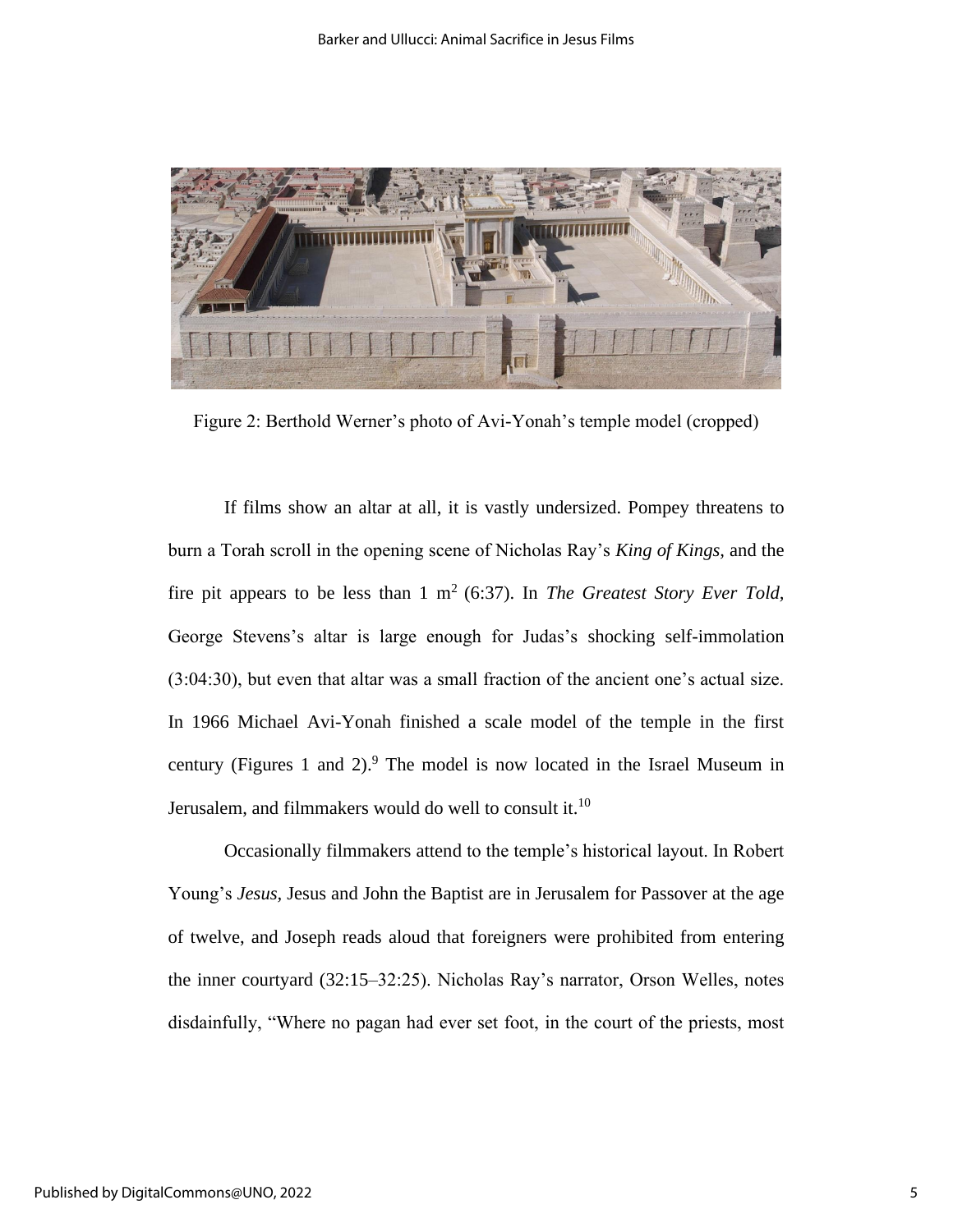irreverent Pompey stood himself down" (4:22–4:30). Franco Zeffirelli's *Jesus of Nazareth* clearly separates the Israelites making offerings from the priests performing the sacrifices (3:25:27–3:25:38), and Catherine Hardwicke's *The Nativity Story* shows awareness that priests alone were allowed in the sanctuary  $(3:37-5:04)$ .

More often than not, filmmakers place characters where they would not have been allowed. Hardwicke also portrays Elizabeth and several other women accompanying Zechariah in the priests' area, between the altar and the sanctuary (3:02–3:36). Joseph, Mary, and the baby Jesus stand next to the altar in David Batty's *Gospel of Luke* (17:07–17:11). Robert Young seats the twelve-year-old Jesus on a chair next to the altar as he teaches priests seated on the ground (35:19–35:36). In Roberto Rossellini's *Il Messia,* Joseph buys a lamb for himself and the twelve-year-old Jesus in the Court of the Gentiles, but they carry it directly to the priests before the altar (24:20–26:15). In *The Greatest Story Ever Told,* Jesus climbs the steps to the altar and teaches (2:12:33–2:16:26). In Dimitri Buchowetzki's silent film *Der Galiläer,* Jesus and eleven of his disciples excluding Judas—climb steps and presumably enter the sanctuary (11:06–11:23). Other films locate Judas inside the sanctuary: in Mel Gibson's *The Passion of the Christ,* Judas apparently encounters the priesthood inside the sanctuary (31:43– 32:37). <sup>11</sup> Similarly, in Spencer's *Son of God,* Judas passes by the altar and meets the high priest's slave inside the sanctuary (56:05–56:25).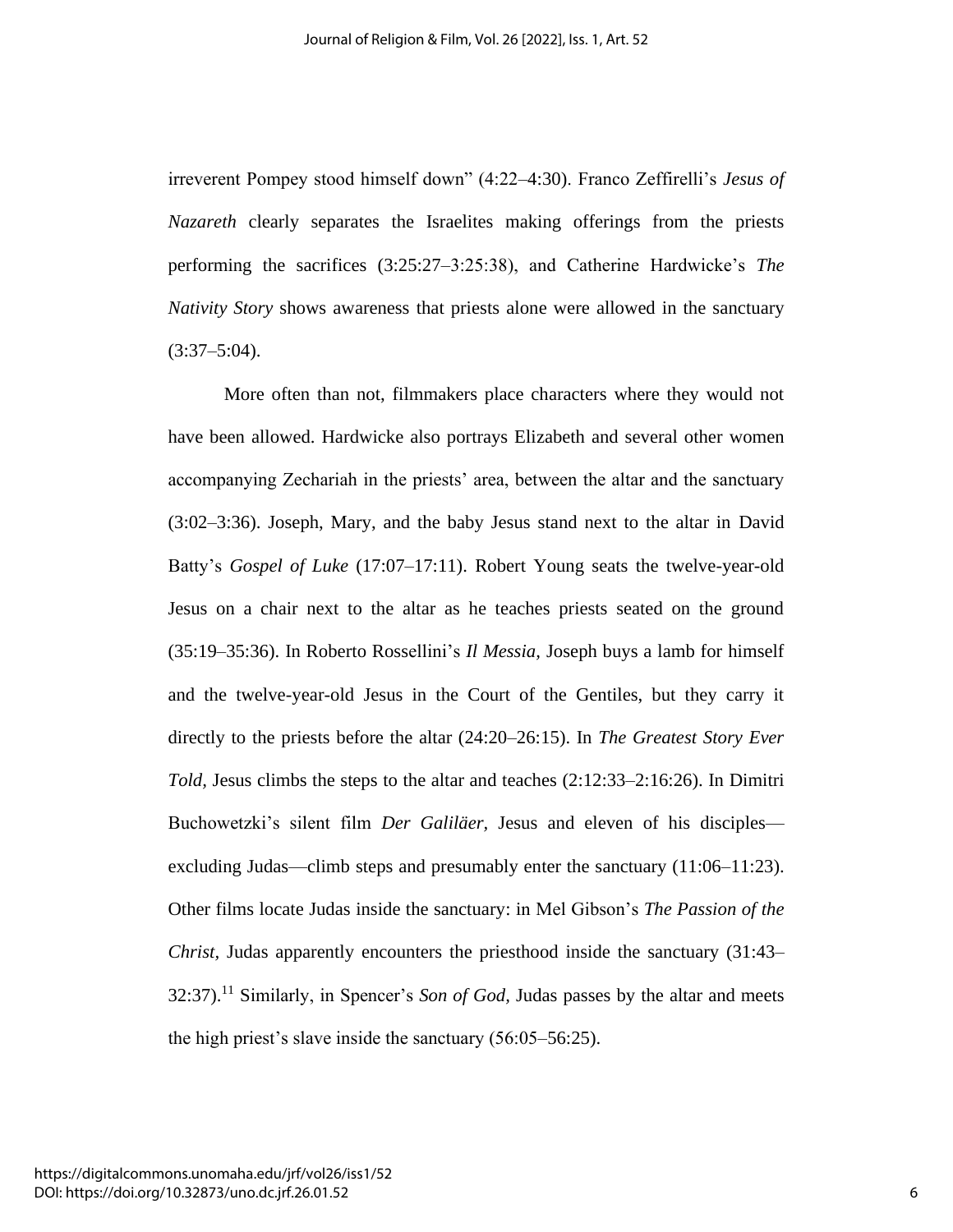Other films recognize the sanctuary as the priests' domain, yet there is often a tacit polemic of divine inaccessibility. As in the tabernacle in the wilderness (Exod 26:33), a curtain demarcated the Holy of Holies in Solomon's temple (2 Chr 3:8, 14), and the same was true of the Second Temple (*J.W.* 5.5). God was said to be visible behind the curtain (Lev 16:2), so the high priest alone entered the Holy of Holies once per year on Yom Kippur. Around the time of Jesus's death, the curtain in the temple is said to have torn in two (Matt 27:51//Mark 15:38//Luke 23:45). The significance of that event goes unexplained in the Gospels, but the book of Hebrews (9:1–10:23) interprets that Jesus's oncefor-all self-sacrifice has superseded Judaism's annual rite of forgiveness; Christians can mystically enter the sanctuary now that Jesus has opened the curtain (Heb  $10:10-22$ ).<sup>12</sup> In several instances, moviegoers see or hear about the torn curtain.<sup>13</sup> In Gibson's and Spencer's films, priests witness the event themselves.<sup>14</sup> To varying degrees, Jesus films intimate that the death of Jesus somehow marks the end of the temple. In all cases, the motif of the Holy of Holies counterintuitively suggests that Judaism's one and only temple was separating worshipers from Jews' one and only God.

By manipulating both the relative size and layout of the temple, filmmakers influence the audience's understanding of the centrality and scale of sacrifice in the temple along with the social dynamics of that space. Shrinking the altar and its offerings presents sacrifice as slaughter with no purpose. The temple

7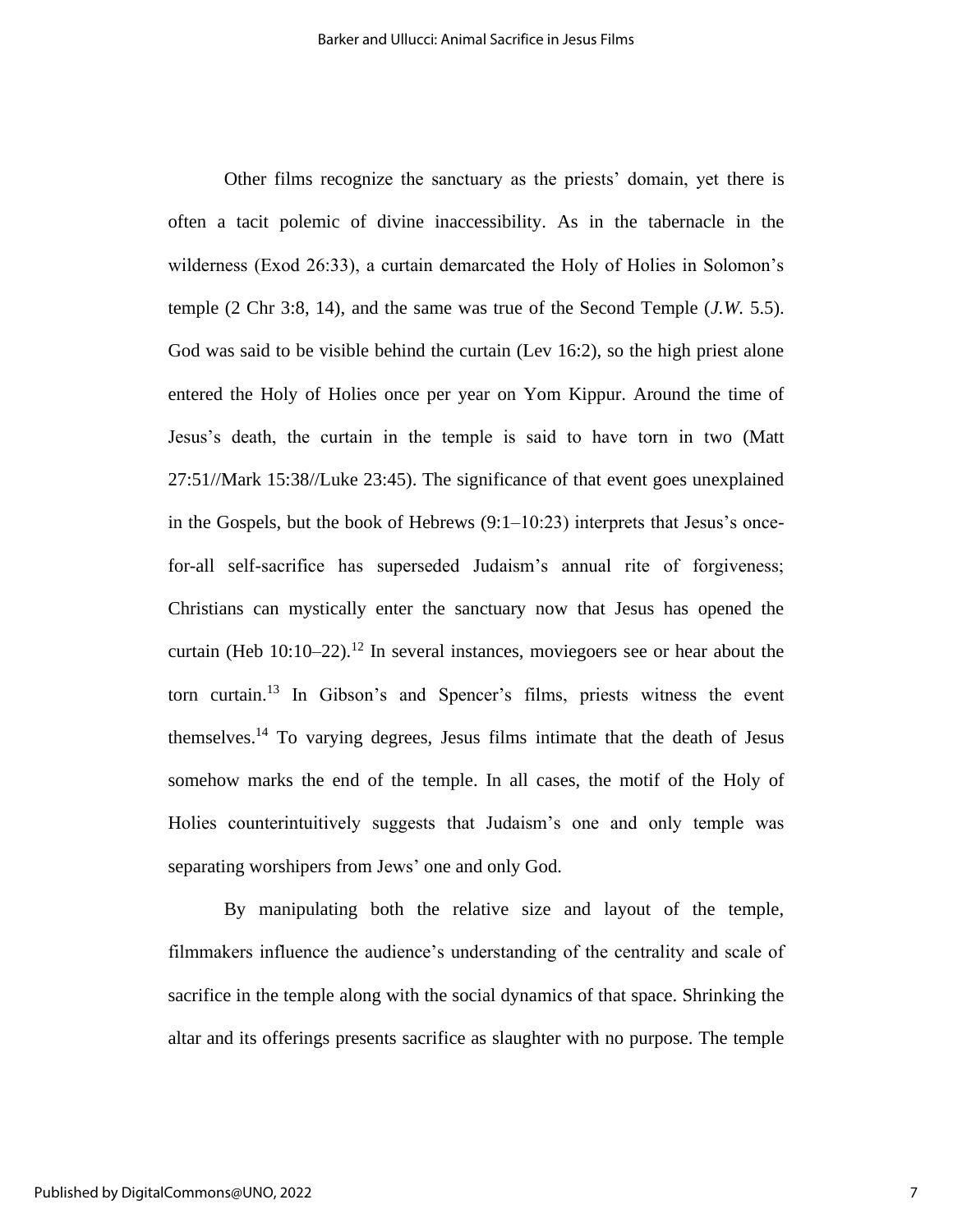itself is presented not as a locus of communal worship but as a site of social division and exclusion.

### TEMPLE AS MARKETPLACE

The most commonly filmed scene involving the temple is Jesus's disruption of its commerce before Passover. Though the scene is very short in the Gospels,  $15$  the dramatic effect has been amplified on screen since the advent of motion pictures. Some films portray the temple solely as a marketplace with no explanation of why animals would have been sold or why currency would have been exchanged. Other films explain that Roman money had to be exchanged for shekels and that animals were bought for sacrifice. Yet an accompanying economic polemic casts the temple as knowingly cheating its worshipers.

Sidney Olcott's silent film *From the Manger to the Cross* depicts moneychangers, a donkey, and some sheep, as Jesus makes his belt into a whip and drives them out (46:28–47:25). Pier Pablo Pasolini's *The Gospel according to St. Matthew* shows sheep, goats, dishware, fabrics, doves, and goatskins, and Jesus says, "It is written: mine is the house of prayer—not a den of thieves!" (1:24:20– 1:25:10). In Philip Saville's *The Gospel of John,* Jesus says, "Stop making my father's house a marketplace." The film shows goats, fruit, money-changers, pigeons, and maybe a rooster; there are no sheep in view, although the narrator mentioned that they too were for sale (16:21–19:30). While John Heyman's *Jesus*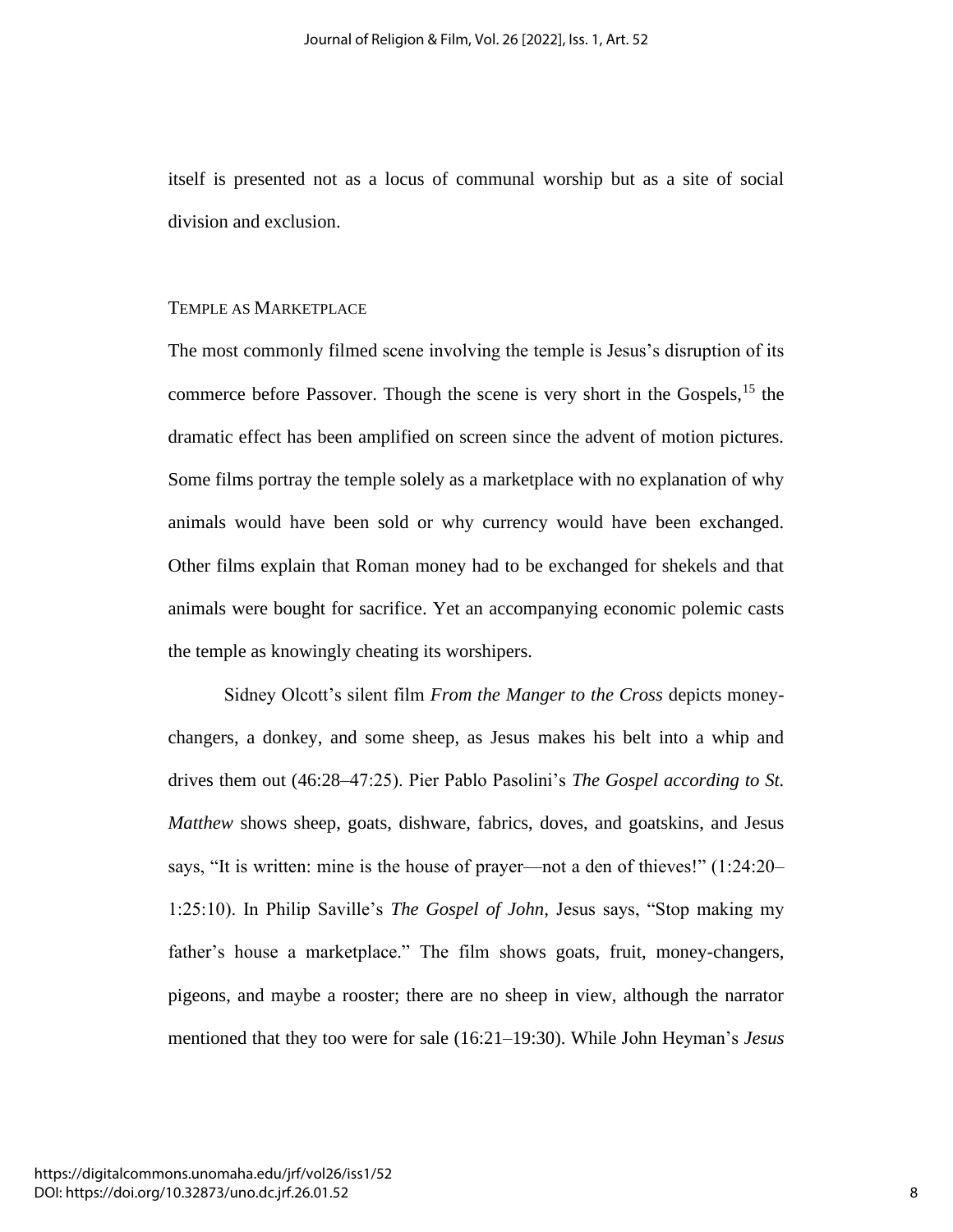*Film* closely follows the Gospel of Luke according to the Good News Bible, this scene begins with voice-over from the narrator, "The holy temple of Jerusalem had become a marketplace *rather than* a place of worship" (1:17:00–1:18:44, our emphasis), which appears nowhere in the Gospels; this scene also has donkeys and camels for sale, neither of which were sacrificial animals. These films make no attempt to depict sacrificial practice. Jewish religiosity is presumed to be thoroughly and exclusively economic.

Other films explain that animals were sold for sacrifice, but the temple is characterized as hopelessly corrupt. In Hardwicke's *Nativity Story,* Mary and Joseph pass by the Jerusalem temple on their way to Bethlehem. There are money-changers as well as doves and cloth for sale, and worshipers hand sheep and goats to priests. Since Jesus has not been born, the filmmakers transfer his supposed temple critique to Joseph. Joseph gazes at the temple in awe, only to be interrupted by people selling doves and pigeons. He rebuffs them and tells Mary in disgust, "This was meant to be a holy place"  $(1:11:00-1:11:33)$ .

Early in Act I of Buchowetzki's *Galiläer,* it is announced in "the market in the temple" that "the Galilean comes," and a huge crowd rushes out, portending "danger" for the Law and the priests (3:50–4:42). After the triumphal entry, the crowd re-enters the temple courtyard, and Jesus calls the temple a place of robbers. A priest asks Jesus if he can prohibit what the high priest has permitted, particularly the good revenue from merchandising. Jesus replies, "Away with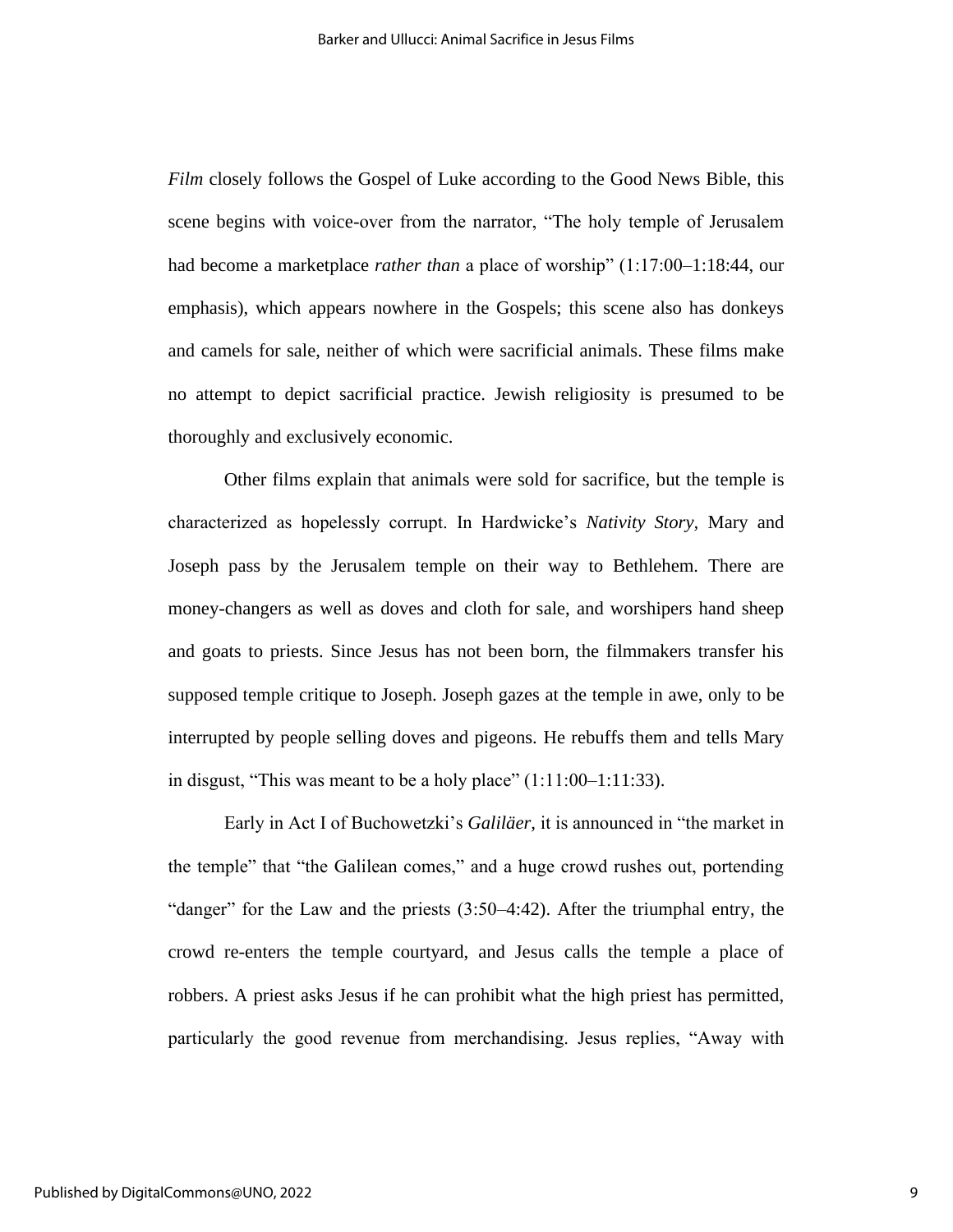you!" after which he and his disciples enter the sanctuary. A priest then tells the crowd that they are no longer Jehovah's chosen people (8:12–12:05).

David Batty's *The Gospel of Luke* shows Joseph and Mary being given two pigeons in the temple for Mary's purification: no money changes hands (17:11–17:25). Thirty years later, Jesus releases pigeons during the temple incident (2:36:19–2:37:39), thereby implying that people were being charged for something that used to be free.<sup>16</sup> The irony is that by definition one cannot sacrifice something that does not belong to them or has cost them nothing.

When Caiaphas is introduced in Cecil B. DeMille's *King of Kings,* the still frame reads, "The High Priest, CAIAPHAS … who cared more for Revenue than for Religion—and saw in Jesus a menace to his rich profits from the Temple" (26:37– 26:52), and then a bag of coins is poured out on the table in front of him (26:52– 27:00). Later the temple is introduced as follows: "The TEMPLE … to the Faithful of Israel, the dwelling place of Jehovah. But to the High Priest, Caiaphas, a corrupt and profitable market-place" (54:40).

Robert Young's *Jesus* includes the following dialogue about pigeons: Customer: "It's too much to pay for an animal to be sacrificed." Merchant: "Then go away, Galilean." Customer: "I have every right to worship in the temple." Merchant: "A sacrifice is required. Buy or go away!"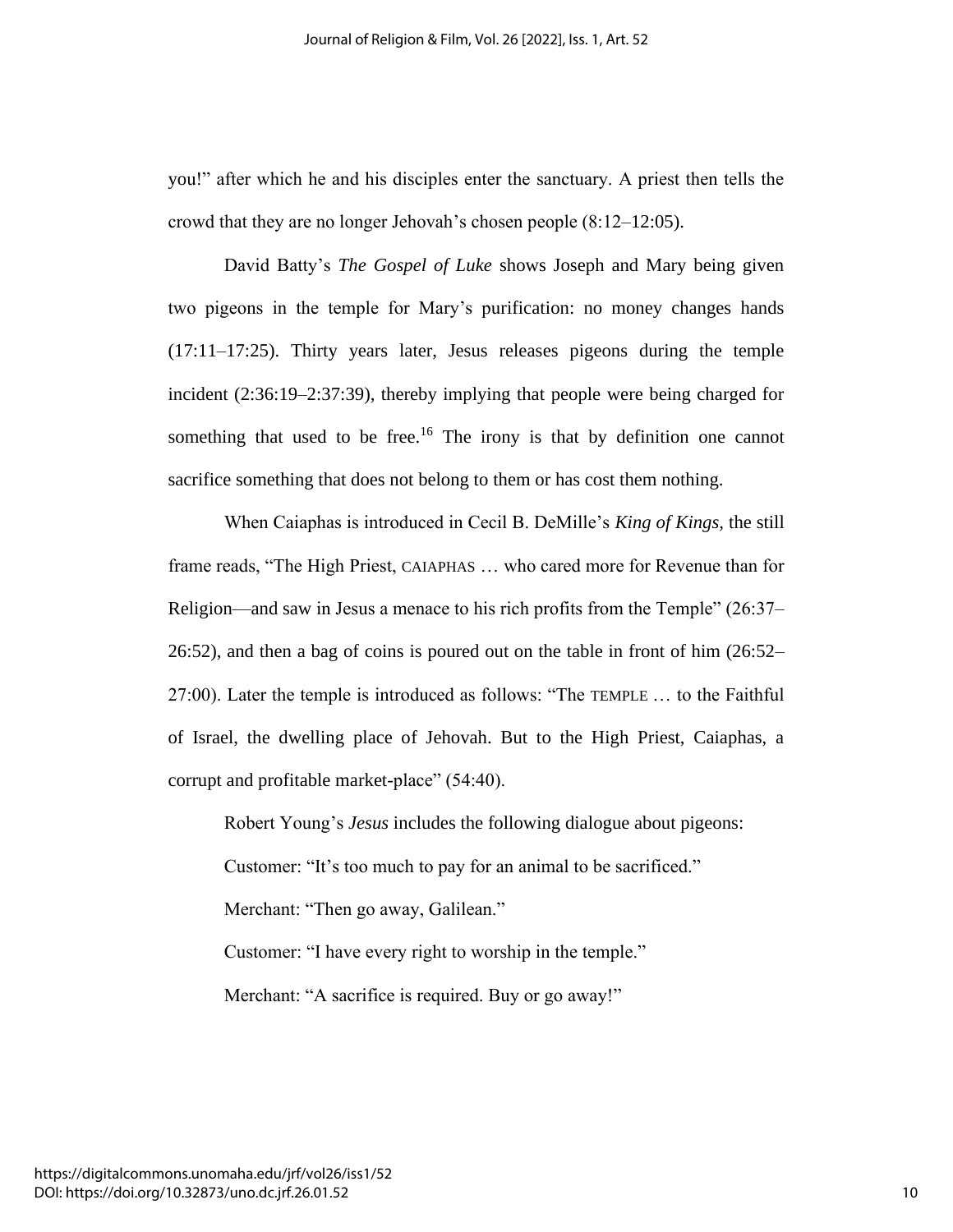The customer accuses the merchant of colluding with Romans, the two men have a tussle, and Roman soldiers run in and slaughter four people (2:02:41–2:03:20).

Cyrus Nowrasteh's *The Young Messiah* shows flowers and grapes for sale outside the temple (1:23:00), and inside the temple are sheep and spices for sale (1:23:20). One woman attempts to return a defective dove, which the priests will not accept for a sacrifice. The merchant does not care, and she asks him how he can cheat her in the temple before God. Jesus then buys her dove and releases it (1:23:30–1:24:25), thereby implying the abolition of animal sacrifice.

Early in Zeffirelli's film (53:33–54:18), it is clear that animals were purchased at the temple for sacrifice. Later we overhear haggling over the price of sheep (3:51:25–3:51:40). Someone else says, "You're turning the house of our lord into a marketplace. It's a shame" (3:53:23–3:53:27). There are close-ups of money-changers, and merchants sell pottery, baskets, doves, and sheep (3:58:20– 3:58:42), and Jesus says that Jerusalem has become a harlot (3:58:48–3:58:59). He swings a stick at money-changing booths (3:59:00–3:59:04), and Peter lets sheep out of their pen while John says, "'What are your multitude of your sacrifices to me?' says the Lord," as he takes a dove out of a man's hand and tosses it free into the air (3:59:08–3:59:12). Jesus and the apostles are clearly prohibiting some animal sacrifices.

The marketplace motif thus figures prominently in Jesus films. Filmmakers agree that the temple was corrupt, but they explain the corruption in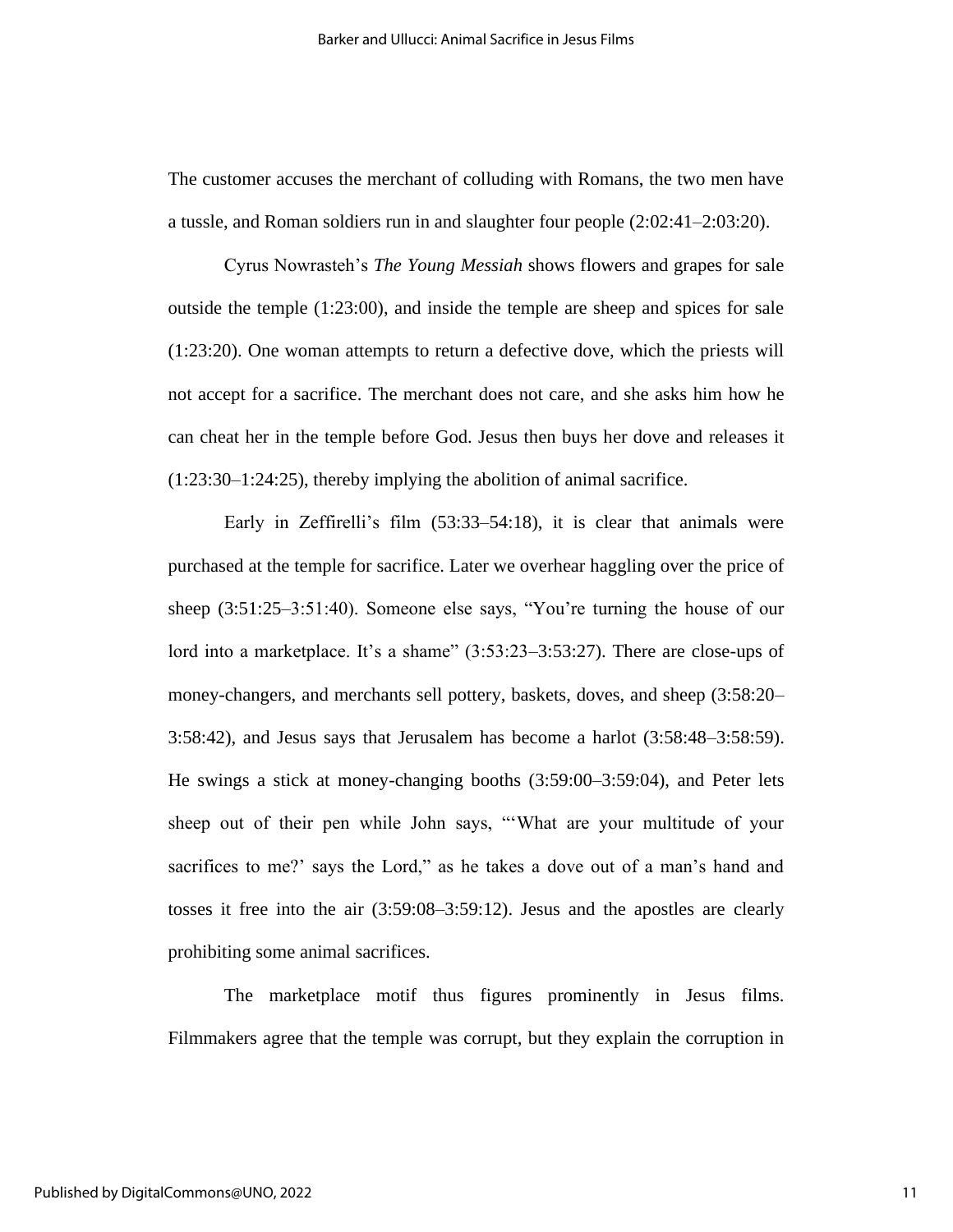various ways. Young implicates Rome, but all other films make temple commerce a Jewish problem. Batty, Hardwicke, Heyman, Olcott, Pasolini, and Saville share the opinion that nothing should have been sold in the temple in the first place. Buchowetzki and DeMille accept temple merchandising as a practice, and yet they deploy harmful stereotypes of greedy Jews, particularly the priests. For DeMille and Nowrasteh, Jewish merchants are not simply greedy: they unabashedly cheat worshipers by selling them unfit animals. Finally, Buchowetzki and Zeffirelli foreshadow the Christian rejection of animal sacrifice.

The idea of economic corruption is not self-evident in the Gospels. There is no explanation for Jesus's violent actions or for the designation "den of thieves." Scholars continue to debate the significance of this short scene, and there are many possibilities.<sup>17</sup> Modern audiences are often unfamiliar with the realia of animal sacrifice (e.g., buying a sacrificial animal upon arrival rather than transporting it on a long journey), yet they are familiar with modern anti-Semitic polemics connecting 'Jews' and 'money.' The Gospels' ambiguity becomes a blank screen upon which different models of the historical Jesus are projected. These films, through their choices of staging, action, and dialogue, present economic corruption as the *only* framework for understanding Jesus's actions.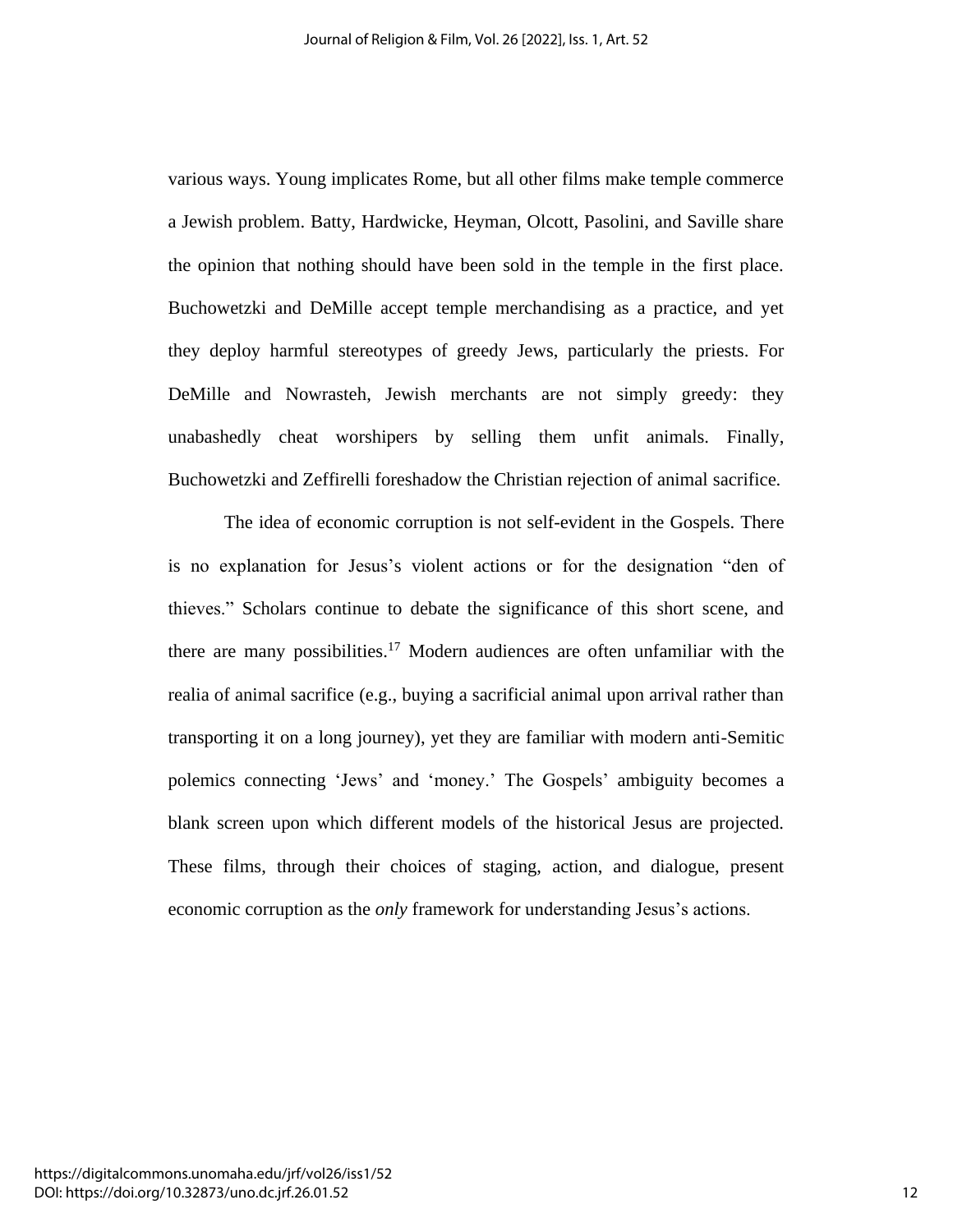### TEMPLE AS RITUAL CENTER

The book of Deuteronomy offers Israelites just one temple for their one and only God.<sup>18</sup> It should go without saying that sacrificial offerings were a quintessential temple function. However, this fact is obscured by numerous Jesus films, so we pause here to give an overview of the regulations and regularity of temple sacrifices.<sup>19</sup> Exodus (29:38–42) and Numbers (28:3–8) prescribe one lamb in the morning and another in the evening as whole burnt offerings (ὁλοκαύτωσις; עלה) every day of the year; two additional lambs were sacrificed each Sabbath (Num 28:9–10). According to Leviticus 1, cows, sheep, and goats were slaughtered and butchered before being burned entirely; doves and pigeons were wrung by hand before being burned. Priests officiated numerous other animal and non-animal offerings for peace, purification, and reparation.<sup>20</sup> Films evince a range of understanding of temple functions.

Passover is the most commonly occurring festival in the canonical Gospels and in Jesus films. According to Mishnah Pesaḥim*,* lambs were slaughtered by Israelites rather than priests (Pesaḥ. 5.6), so the slaughter must have taken place in the courtyard. A priest would collect the blood in a basin and pass it down a row of priests until the blood could be tossed on the base of the altar (Pesaḥ. 5.6). The carcass was then hung and skinned on hooks placed in the walls and pillars of the courtyard (Pesaḥ. 5.9). The priests had such hooks near the altar (m. Mid. 3.5), where there were also rings to restrain animals for slaughter. At Passover, two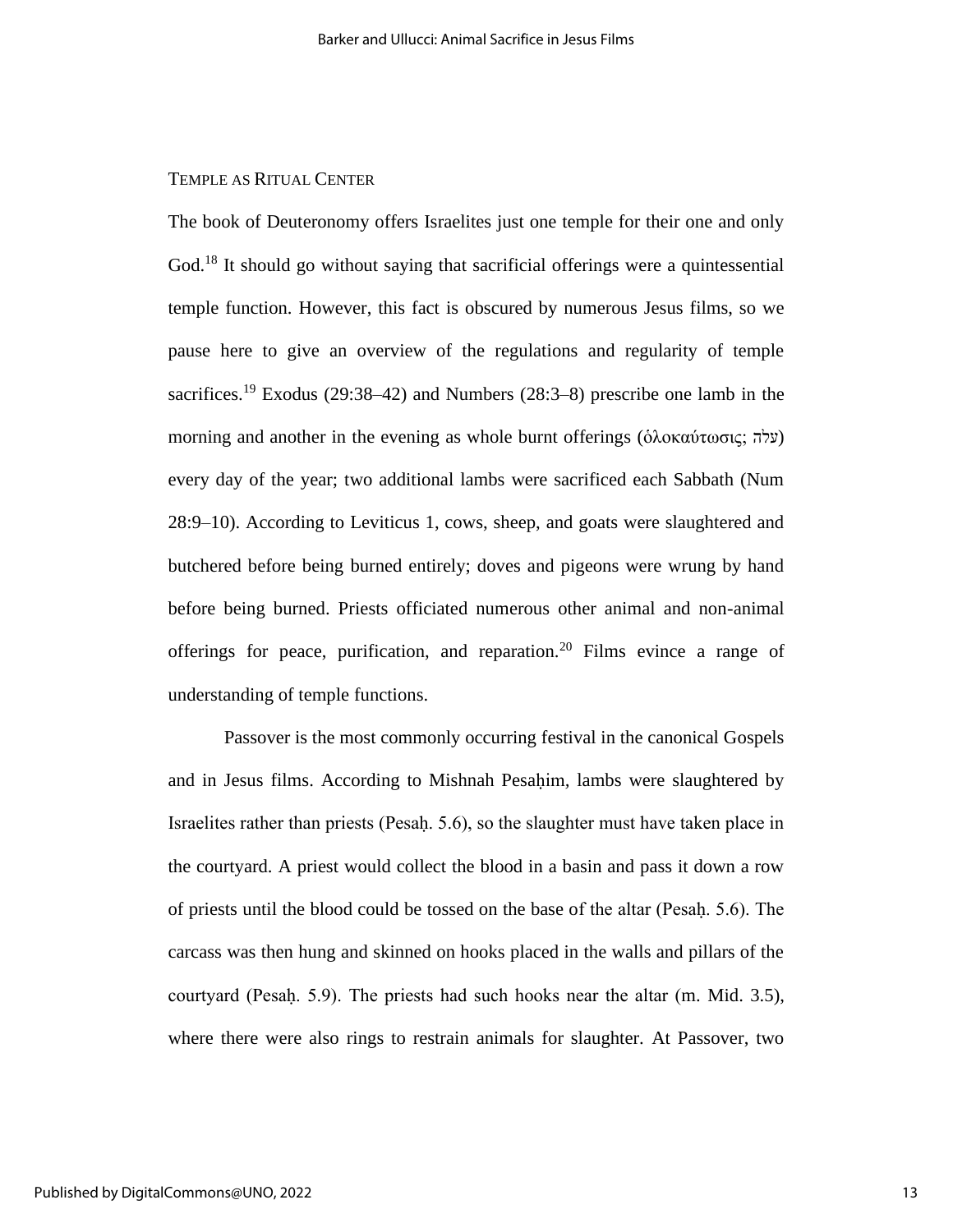Israelites could also hold a plank to hang the carcass and have it flayed in the courtyard (Pesaḥ. 5.9). A portion of the meat was placed on a tray for a priest to burn at the altar (Pesaḥ. 5.10), while the rest of the meat and edible innards were roasted on a skewer (Pesaḥ. 7.1).<sup>21</sup> Given the exorbitant number of pilgrims, Josephus mentions ten or twenty people sharing one sacrificial lamb (*J.W.* 6.9.3).

Albeit undersized, the altar in Ray's *King of Kings* is clearly intended for animal sacrifices (4:25), since a fleeting image reveals one live lamb and one live sheep (6:15). Rossellini's altar fire is also vastly undersized and incapable of consuming animals; however, the film does show lambs being slaughtered and disemboweled by priests, and then supplicants roast and eat the meat elsewhere (26:00–27:00). Zeffirelli depicts sheep being bought and carried by worshipers, and the sheep are handed off to priests. Some officiants' arms are bloody, but there is no depiction of an altar. The film likely attempts to show that sacrifices took place where only priests could enter (3:51:25-3:52:40). In DeMille's first depiction of the temple courtyard (53:33–54:18), one ox has its hooves bound together, and it lies on the ground with its neck under a ring. One priest wields a knife and prays towards the sky, and another priest holds a basin to catch the blood. Similarly, in the background one priest cuts a sheep's throat and another priest collects the blood; there are also two slaughtered lambs hanging upside down. DeMille does not depict the altar, but his portrayal of ritual slaughter closely adheres to the Mishnah's descriptions.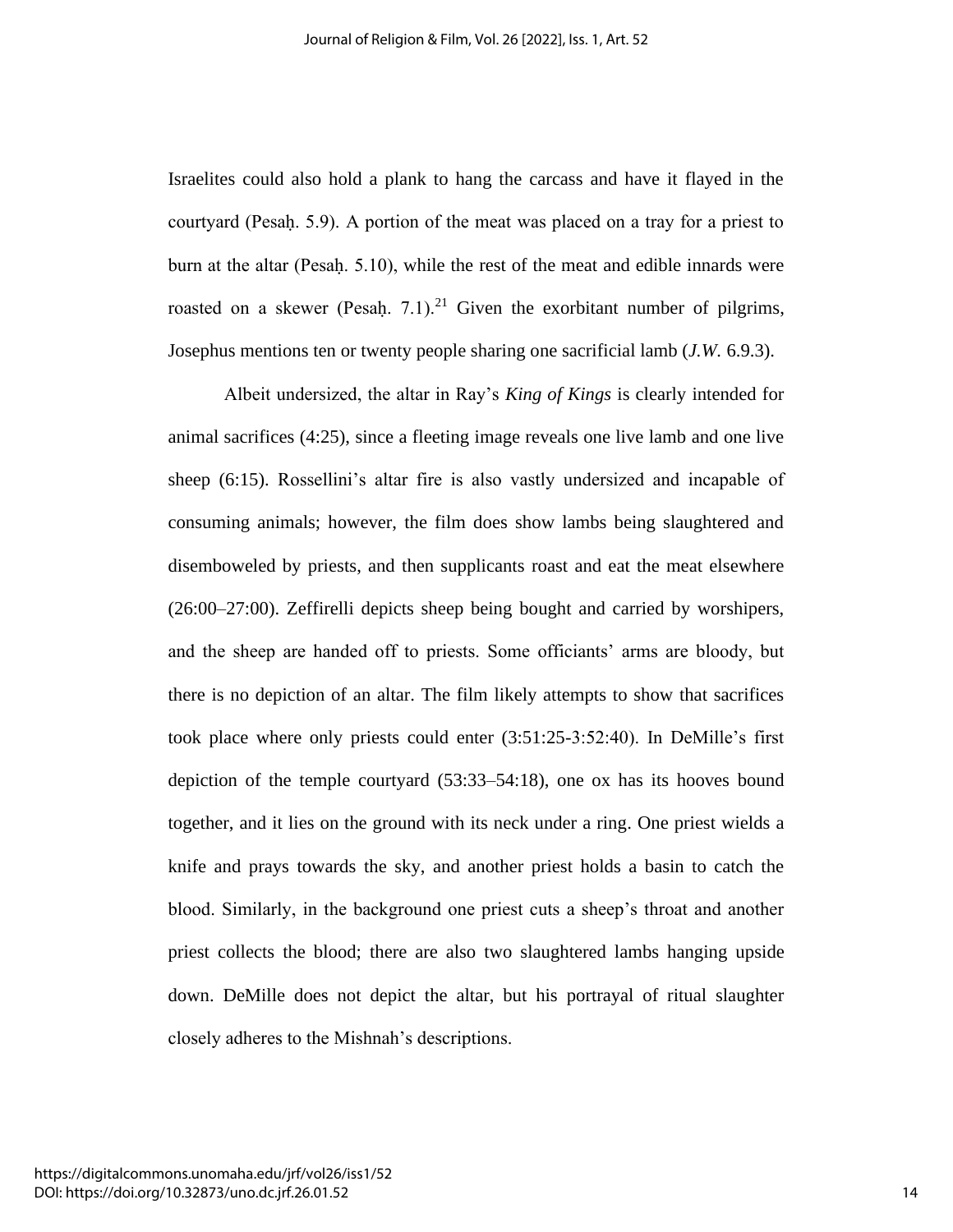*The Greatest Story Ever Told* has a calf being forced up the stairs to the burning altar, where the animal's throat was slit (26:23–26:30); it is unclear whether or how the calf could have been skinned and cooked.<sup>22</sup> This initial image of the temple follows Jesus's shadowy observance of Jerusalem's poverty, disease, idolatry, slavery, rape, and violence (24:50–26:18). The implication is that the priesthood functions in ignorance, apathy, or complicity with so much exploitation. A wide shot of the altar dissolves into an aerial shot and John the Baptist's voice-over quotation of Hosea 6:6, "Repent! I desire steadfast love, not sacrifice! Knowledge of God, and not burnt offerings!"<sup>23</sup> John the Baptist says nothing like this in the Gospels.

Stevens has Jesus add the same prophetic critique at the temple incident:

My house shall be called a house of prayer, says the Lord, but you have made it a den of thieves. It is written in the scriptures, "I desire mercy, not sacrifice—rather the knowledge of God than burnt offerings. I do not delight in the blood of bulls and lambs and goats." Do not buy or sell in the house of the Lord. … Robbers, get out. You have defiled this holy ground. (2:11:12–2:12:20)

Jesus then climbs the altar stairs and says that he has not come to abolish the Law or the Prophets (2:12:28–2:12:35). He apparently intends to abolish animal sacrifice, even though it was mandated by Torah, and Jesus manages to stop at least one. When he begins his teach-in protest during the day, there is a white bull lying slain atop the altar  $(2.12.35)$ .<sup>24</sup> When the camera cuts back at night, the bull has vanished (2:15:40). The bull would have weighed approximately a ton, and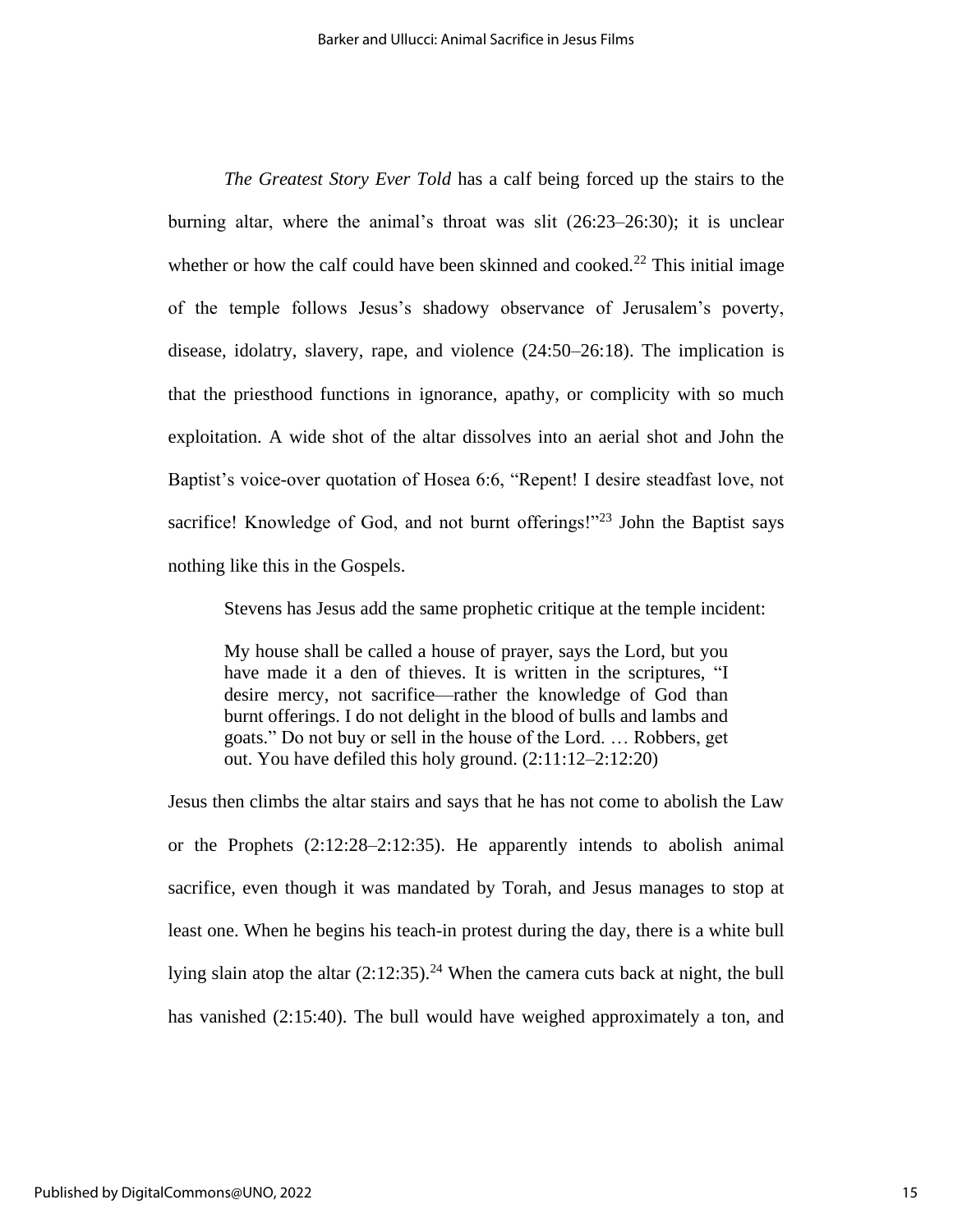according to the Mishnah, it would have taken twenty-four priests to carry the various parts of a dismembered bull, namely the head, windpipe, chest, legs, tail, and entrails (Yoma 2.3–4, 7). Jesus has pointed directly at the altar and claimed that God does not want sacrifice (2:11:30), and Jesus's quotation of Jeremiah suggests that the temple needs to be (re)established as a house of prayer—never mind that Diaspora synagogues were literally called 'houses of prayer.' In the film, Jesus's protest accomplishes this goal, for as he finally descends the altar stairs, the crowd begins to kneel as Peter leads a responsive prayer of Psalm 23  $(2:16:21-2:17:25).$ <sup>25</sup> The film's Christian supersessionism is unmistakable.

At first *The Nativity Story* accurately depicts animal sacrifice. Viewers see live calves and sheep as well as two sheep carcasses hanging from columns. One carcass has already been skinned, but the other has not. Three priests busily butcher a calf on a table. A wider shot reveals four sheep carcasses and three butcher tables. Although the altar is undersized, it is still relatively large and aflame, so clearly its purpose is to culminate the sacrifices (2:50–5:30). Hardwicke's second depiction of animal sacrifice is reprehensible. Herod the Great has just crucified people who cried out for the coming Messiah. In a farcical reinterpretation of the scapegoat ritual, the high priest apparently absolves the king. Herod grabs a bull by its horns, and the high priest commands, "Pass your sins onto the animal." Two priests stretch the animal's neck, two wait to collect the blood in basins, and one priest hacks downward toward the crest—not the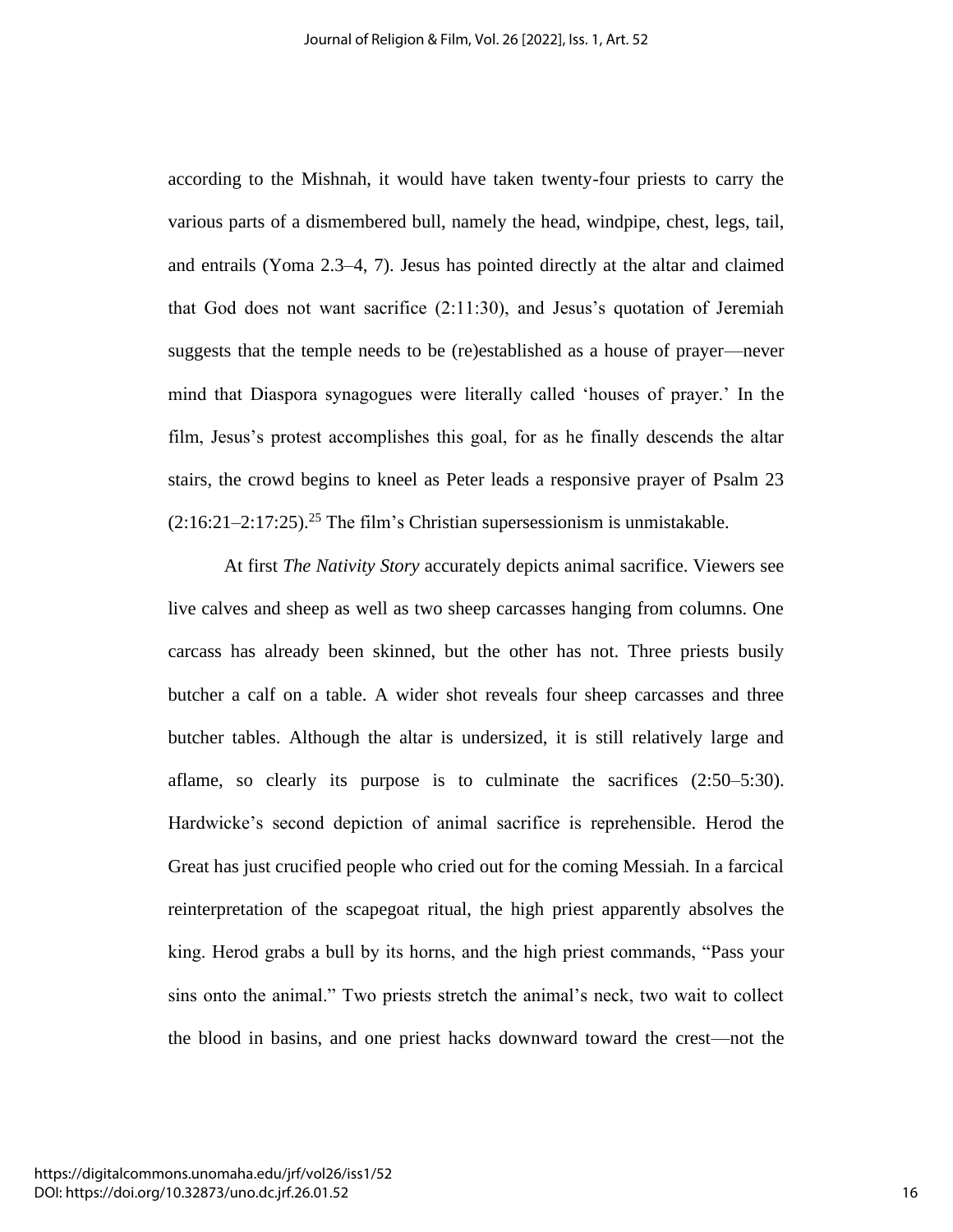throat—with a dagger (1:01:20–1:02:05). One problem is the impossibility of slaying the animal this way. The length of the dagger is roughly equivalent to the width of the bull's neck. No matter how sharp the blade, one blow could barely penetrate the hide, and the bull would surely charge, considering how short and thin was the rope around its neck. A deeper problem is that Mishnah Yoma (8.9) expressly precludes forgiveness for premeditated sins, so Hardwicke's film makes the priesthood complicit with Herod's atrocities.

Martin Scorsese's *The Last Temptation of Christ* revolves around the question of Jesus's death, which he self-consciously understands to be a sacrifice. To accentuate Jesus's self-sacrifice, the film focuses on the gore of animal sacrifice. In the first shot of the temple  $(1:23:08-1:24:17)$ , a drain channels copious amounts of blood out of the temple. The blood splashes down a spillway and into a grate, where a pack of wiry dogs come to lap. There is not yet a depiction of sacrifice, but viewers can still gawk at the bloody results. When Jesus attacks the money-changers (1:24:35–1:25:45), a handful of coins fly into the air in slow-motion and land on blood-spattered stairs. Jesus screams, "This is my father's house! It's a place of worship, not a market!" When a priest questions Jesus (1:25:45–1:26:40), he replies, "(God) doesn't need … dead animals. He doesn't need shekels" (1:12:00). The priest rightly explains that Roman coins must be changed to avoid pagan images in the temple. Jesus interrupts to say, "I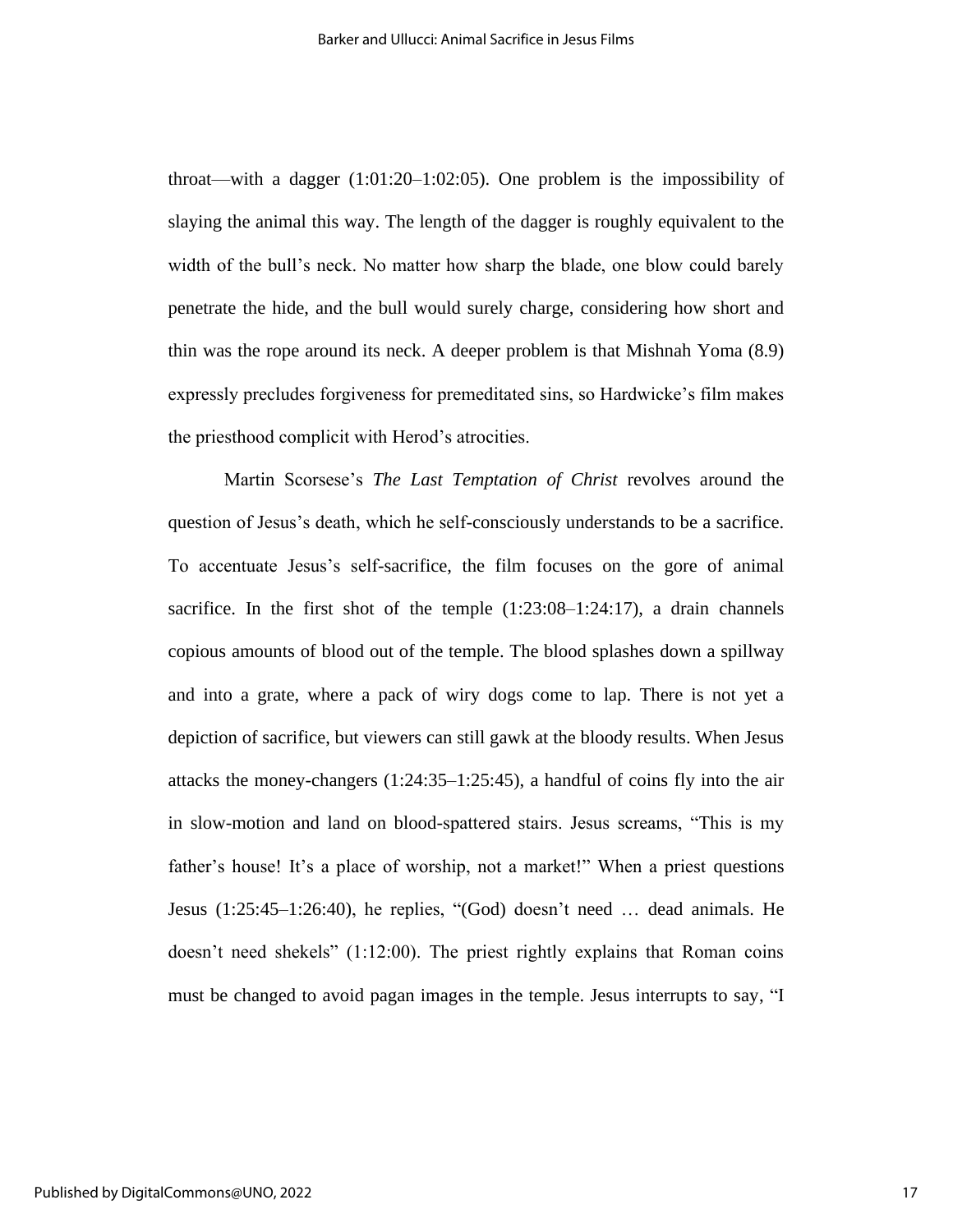am the end of the old Law and the beginning of the new one" (1:12:20). The Christian rejection of animal sacrifice is unmistakable in this scene.

The preparation for Passover scene comes closest to Scorsese's depiction of a real sacrifice (1:43:18–1:44:27), again with a pronounced emphasis on the bloody Jewish ritual overlaid with Christian supersessionism. Blood-stained priests walk blood-stained ground. Lambs have their throats slit, and priests collect the blood in basins and splash it on the base of an altar. Instead of a single large altar, however, Scorsese imagines multiple, smaller ones. Atop the most clearly depicted altar sits a cup, a bloody knife, and a lamp. It is crucial to notice what is missing here: the actual offering to God. The altar should have had a fire for burning Yahweh's portion, and other fires in the courtyard would have roasted or grilled the lambs for worshipers to consume  $(m. Pesah. 7.1–2)$ . This movie's altar is merely a side-table, a convenient place for a knife when not slitting lambs' throats. In *Last Temptation,* it is as though the blood was an end in itself.

The notion of blood as end in itself recurs during the crucifixion scene in Spencer's *Son of God.* There is an establishing shot of the temple, where two priests each blow a shofar. Caiaphas and others oversee the altar, where a man hands a sheep to a priest, and others wait with sheep and doves. One priest slits the sheep's throat, and another priest wearing bloody clothes collects the blood in a basin. The altar has been splattered with blood.<sup>26</sup> Yet there is no fire coming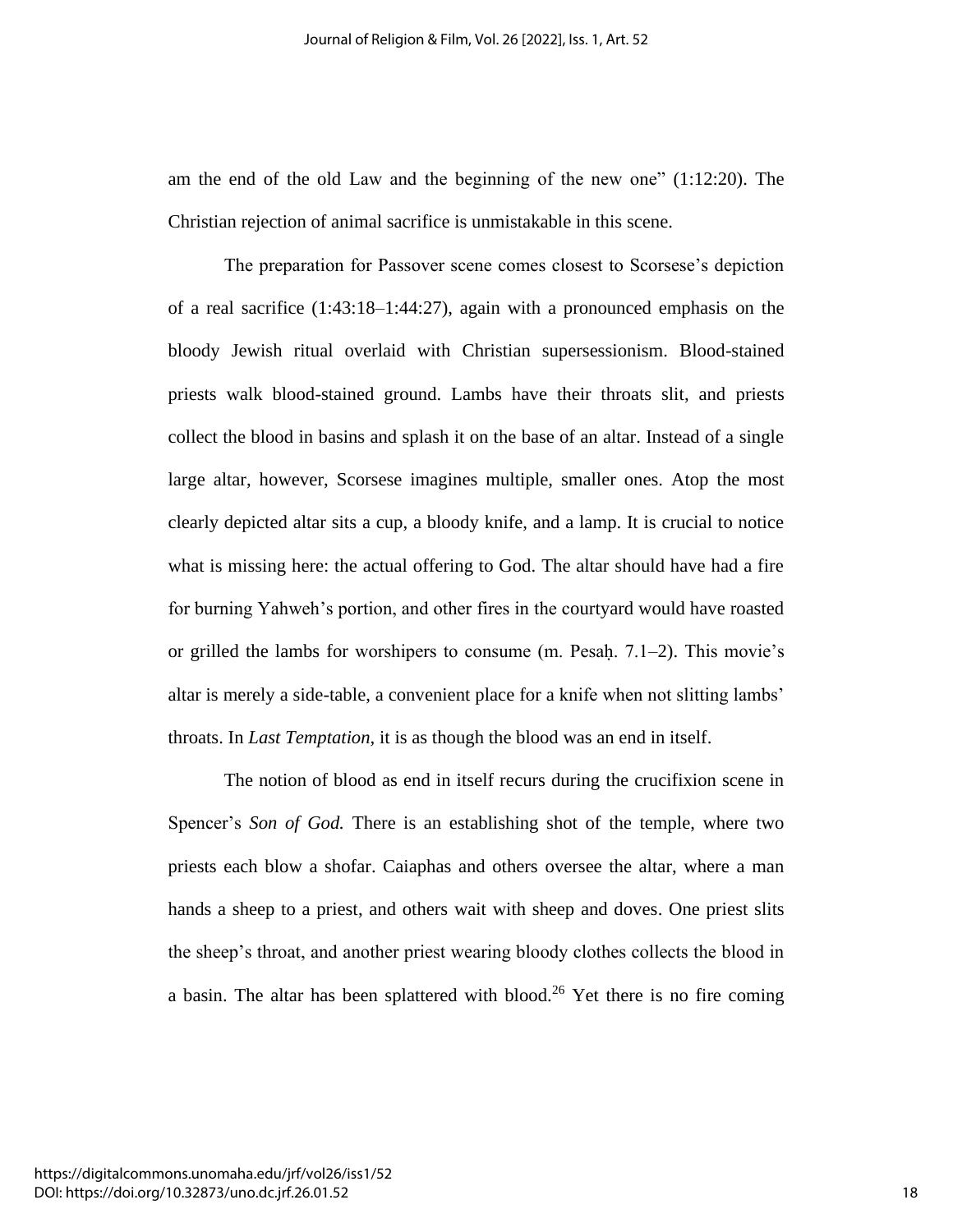from the altar and no apparent intent to skin the animal, so there is no indication that the ritual culminates with worshipers eating the offering (1:50:06–1:50:36).

DeMille at least understands the logistics of slaughtering enormous animals. One of Hardwicke's scenes depicts the altar, butcher tables, and carcass hooks as accurately as in any Jesus film, but elsewhere Hardwicke seems oblivious to the mechanics of sacrifice. Scorsese and Spencer comprehend the significance of blood on the altar, but they misapprehend the raison d'être of most sacrifices. While Stevens's priests faithfully perform sacrifices, he has Jesus say that God does not desire them. DeMille's sacrifices are not depicted inaccurately, but his priests intentionally exploit their supplicants.

It is unrealistic to expect Jesus films to provide ethnographically sophisticated primers on animal sacrifice—these are not documentaries. Yet our analysis does not show *random* historical errors and anachronisms. The depictions are strategic, and the anachronisms always go in one direction. Modern audiences, unfamiliar with sacrifice and butchery, often find themselves staring at the supposed barbarity and corruption of Jewish ritual. Via economic and ritual polemics, Christian supersessionism repeatedly creeps into Jesus films.

#### JESUS FILMS IN LIGHT OF THE CANONICAL GOSPELS

In our estimation, the written Gospels postdate 70 CE when the temple was destroyed, yet they imagine Jesus and the disciples living in a sacrificial world.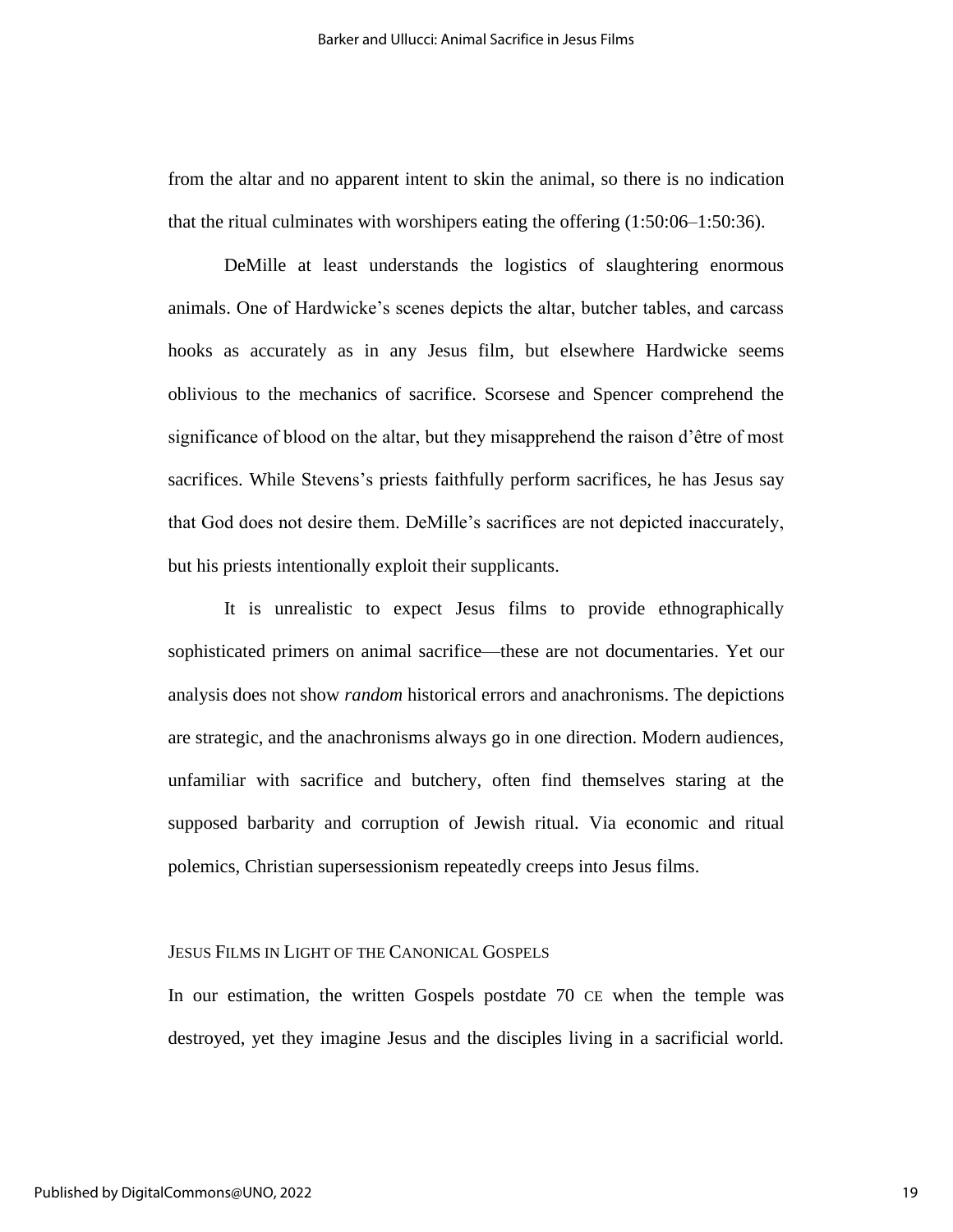The Synoptics' Last Supper scenes are the most significant. Jesus tells the disciples to prepare the Passover meal, which would have included sacrificial lamb meat. Mark writes, "On the first day of Unleavened Bread, when the Passover lamb [τὸ πάσχα] is sacrificed, (Jesus's) disciples said to him, 'Where do you want us to go and make the preparations for you to eat the Passover [τὸ πάσχα]?'" (Mark 14:12 NRSV). The *New Revised Standard Version* obscures the meaning of this passage by translating τὸ πάσχα differently within one sentence. The first occurrence is rendered "Passover lamb," but in the second—when Jesus is said to eat τὸ πάσχα—the rendering is "Passover meal." Technically this is not incorrect, but it obfuscates the implication that Jesus ate sacrificial meat; if Jesus did not eat the meat, he did not eat τὸ πάσχα. This is revealing of the Gospel authors' assumptions about the relationship between Jesus and temple sacrifice. Mark does not find Jesus's participation in a sacrificial meal to be a problem, and neither do Matthew (26:17) or Luke (22:7ff.). $^{27}$ 

Some films attribute the eventual Christian rejection of animal sacrifice to Jesus himself, even though the Synoptics presuppose his participation in temple rituals, specifically eating the paschal sacrifice. Films frequently expunge or sideline the lamb in the disciples' last supper preparations, despite its being the central element of τὸ πάσχα. In the *Jesus Film,* Peter buys herbs and bread (1:23:27–1:28:36); it is unclear whether there is any lamb meat. In the Visual Bible's *Gospel of Matthew,* Jesus arranges boiled eggs, onions, perhaps a lamb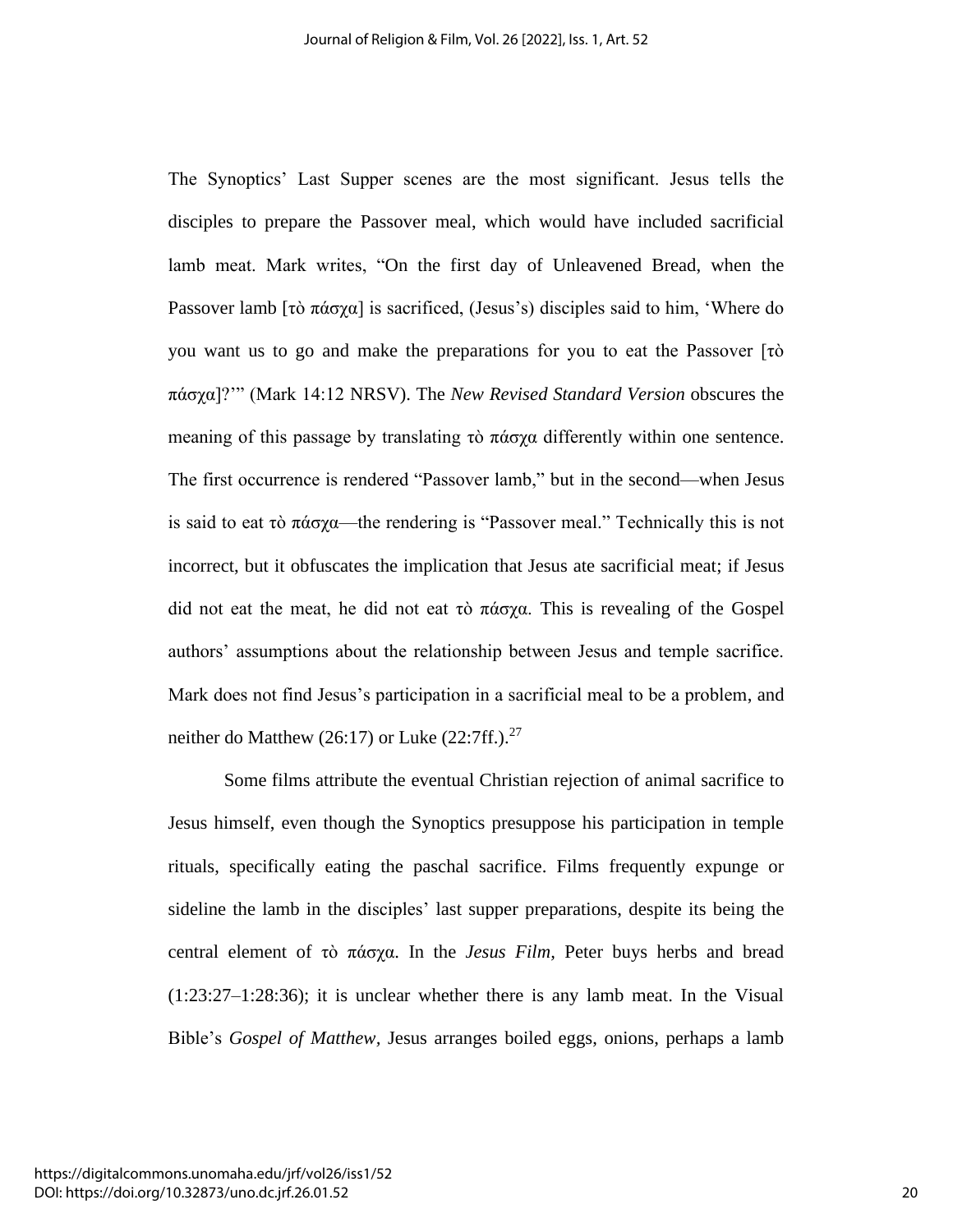shank, herbs, bread, and wine (3:34:27–3:35:00). Similarly in David Batty's *Gospel of Luke,* viewers glimpse boiled egg, herbs, and a lamb shank along with bread and wine (2:53:20).<sup>28</sup> Although Ray's *King of Kings* later implies that the meal took place on Passover eve, the narrator calls the meal "a Passover feast." Jesus says explicitly, "Blessed are you, O Lord our God, king of the universe, who bids us eat bitter herbs," and there appears to be lamb stew in front of Jesus (1:54:28–2:00:03). A roasted lamb figures prominently in Rossellini's Passover meal (1:45:00–1:46:00), and nothing is left but the bones (1:48:10) when Jesus predicts his betrayal and institutes the Eucharist.

Zeffirelli raises tension between Jesus's Passover observance and the church's observance of the Eucharist: Jesus says, "From now on, this will no longer be the bread of the passage of our fathers from bondage to freedom. This Passover is for you today the passage from the bondage of death to the freedom of life" (4:50:13–4:51:03). Supersessionism also comes to the fore in Scorsese's *Last Temptation*. Albeit historically inaccurate, lambs are being slain after dark while Jesus and the disciples observe the last supper. There is no mutton in this scene, and bread and wine institute the Christian Eucharist, which seemingly replaces the Jewish Pesach. Peter drinks from the cup, spits blood onto his fingertips, and pours blood from the cup into his palm and onto the bread—seemingly to prove that it really did transform. Then Jesus presumably informs the disciples of his impending sacrificial death (1:44:26–1:47:54).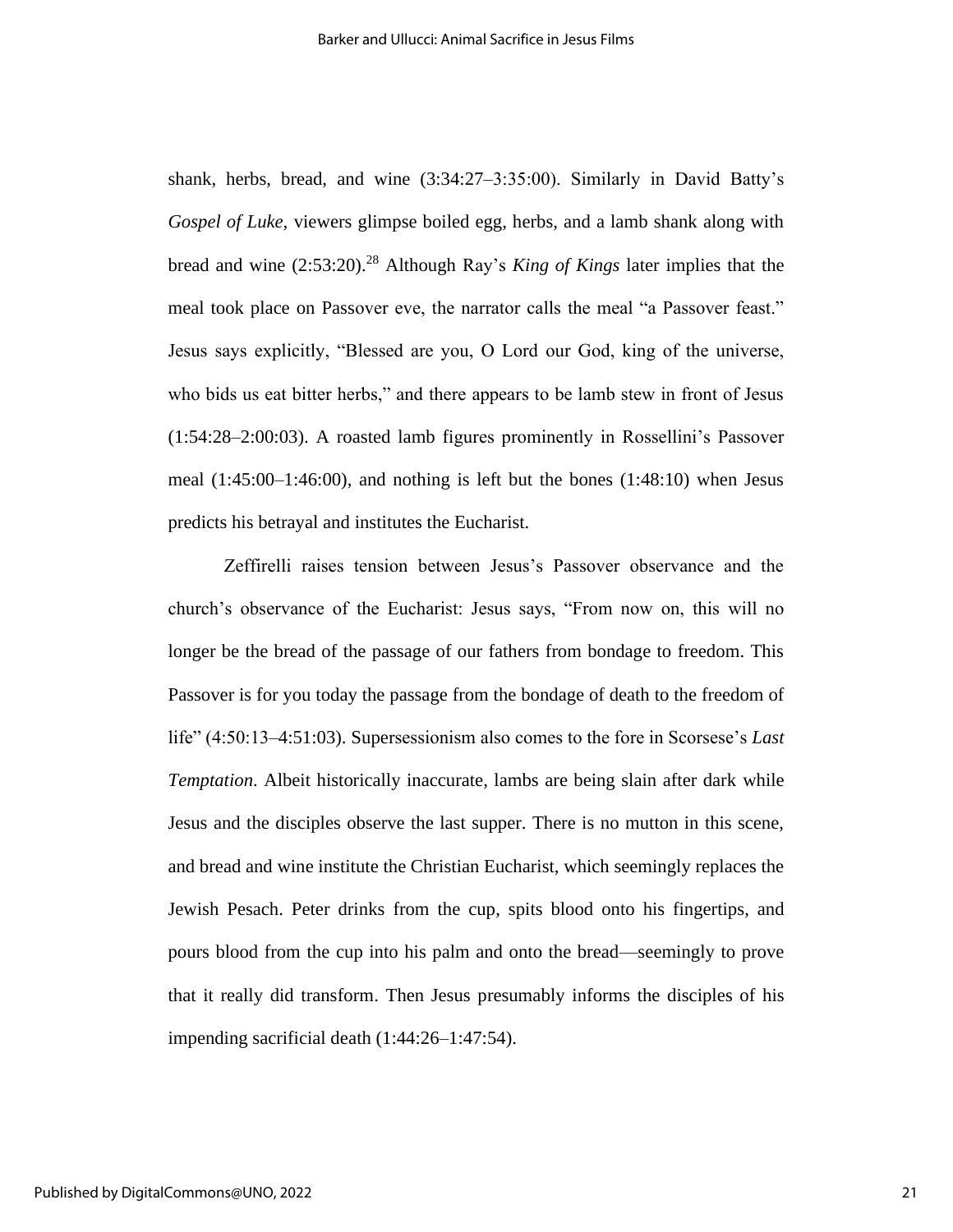Whereas the Synoptics narrate only one Passover during Jesus's ministry, the Gospel of John has three. Jesus's ministry thus fills two full calendar years, during which Jesus repeatedly travels between Galilee in the north and Jerusalem in the south. Without exception, Jewish festivals are the occasion for Jesus's trips. With one exception, whenever Jesus goes to Jerusalem, he visits the temple. And whenever Jesus goes to the temple, he creates controversies with "the Jews."<sup>29</sup>

Jesus's relation to the temple is adversarial and ambiguous in the Gospel of John, for Jesus can be read as an insider or outsider. Readers *can* assume that Jesus goes to the Jerusalem temple to participate in rituals as prescribed by Torah. A lamb would be sacrificed at Passover, but we find it unimaginable that Jesus would have made an offering after disrupting the very conditions for the possibility of animal sacrifice at his first Passover in John (2:14–17). Jesus avoids Jerusalem for the next Passover, which is in connection with the feeding of the 5000. And when Jesus returns to Jerusalem for the final Passover, he never goes to the temple. And unlike Jesus's eating the sacrificial lamb in the Synoptics, John places the last supper the night before Passover.

In the Fourth Gospel, Jesus himself is the lamb of God (John 1:29, 36), and his body symbolizes the Jerusalem temple (John 2:19–22). Besides Passover, John's presentation of Sukkoth also raises questions of Jesus's religiosity. To keep Torah, something must be offered at Sukkoth, for Torah says not to be seen "empty-handed" (Deut 16:16), so again readers *can* assume that Jesus made an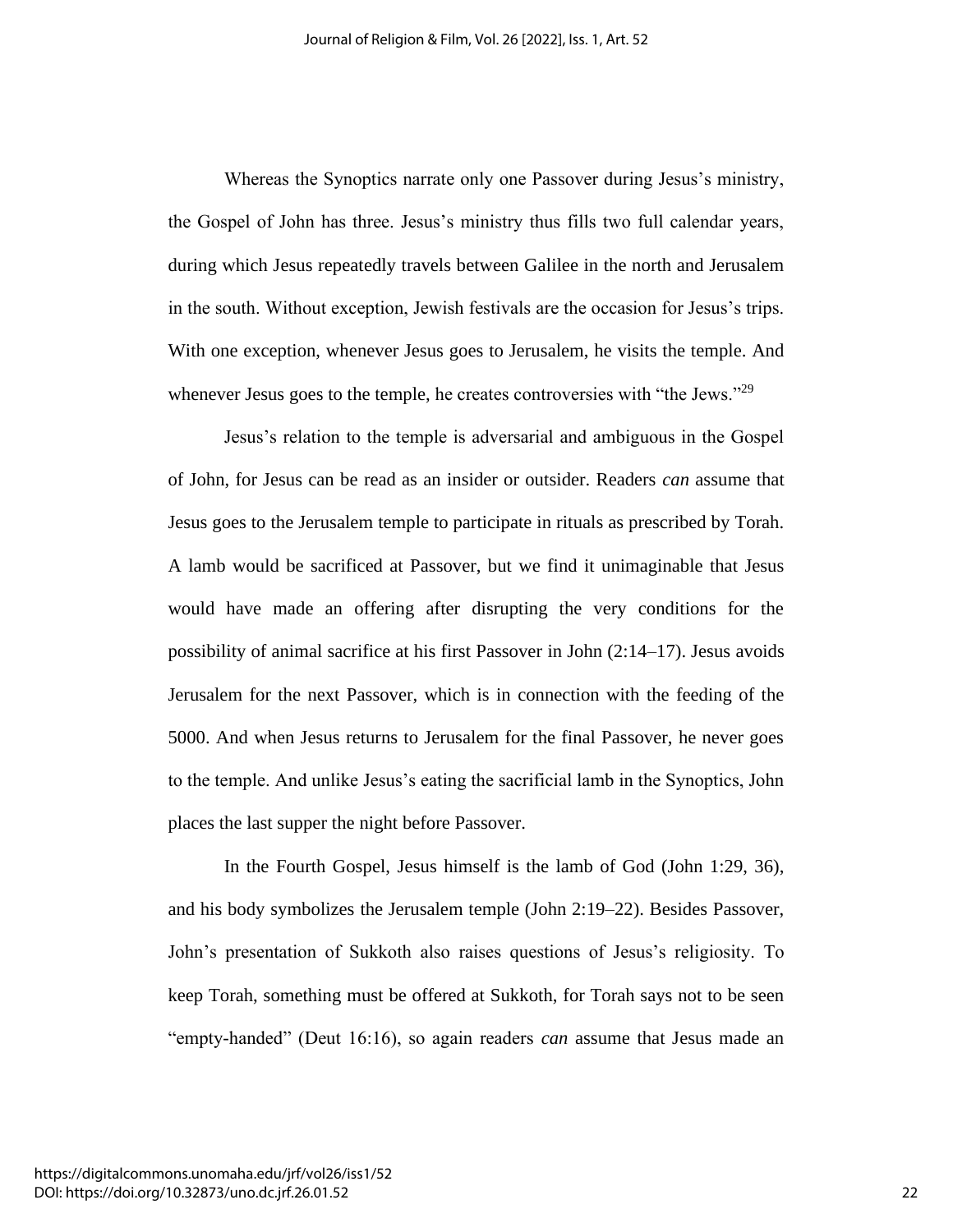offering; the text does not say so. Yet Jesus waits to go to Jerusalem until halfway through the week-long feast, which means that he definitely was not at the temple observing Yom Kippur, which occurs five days before Sukkoth begins. Jesus's non-observance is once again coherent with Johannine theology, according to which Jesus takes away the sin of the world (1:29). He seemingly has no sins of his own that need covering.

Luke (1:9) understands that Zechariah the priest could enter the sanctuary (ναός) and not just the broad temple complex (ἱερόν), but the Gospels say very little about the temple layout. And even though the Synoptics portray Jesus and the disciples observing a Seder, the meal coincides with Jesus's institution of the Eucharist, which in later centuries was considered incompatible with the feast of unleavened bread.<sup>30</sup> The point is that filmmakers are bound to struggle with portrayals of priestly functions if the Gospels serve as their main source of information. Moreover, the supersessionism evident in Jesus films is not altogether foreign to the Gospels themselves. The complicated issue of Jesus's observance or non-observance of Jewish rituals and even his adversarial stance toward the temple and priesthood can be interpreted from the Gospels. The aforementioned films, however, consistently inflate and addend the Gospels by methodically projecting the Jewish temple as corrupt and sacrifice as unnecessary, points definitely not found in the Gospels.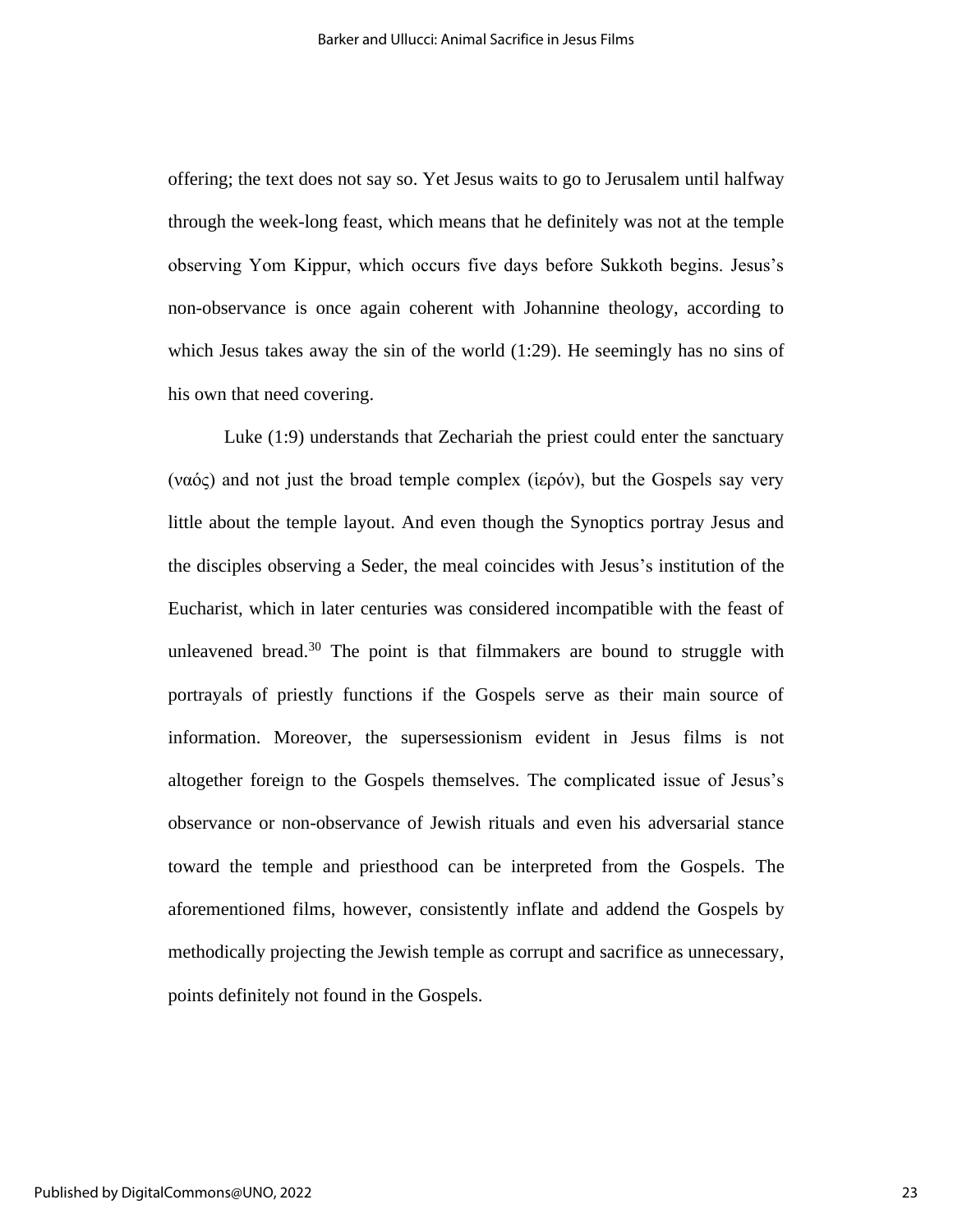#### FINAL CONSIDERATIONS

Jesus films offer varying portraits of the Jerusalem temple and priesthood with greater and lesser accuracy. Some historical inaccuracies are understandable. For example, Saville's *Gospel of John* shows Jesus teaching inside some kind of temple building. In all four Gospels, Jesus does not merely teach "at the temple" (έν τῷ ἱερῷ), <sup>31</sup> he is located "inside the temple" (εἰς τὸ ἱερόν).<sup>32</sup> Readers are expected to distinguish between the implied meaning of τὸ ἱερόν as the wider temple compound accessible to the masses. Some filmmakers apparently misunderstand "inside" as though Jesus entered ὁ ναός, the sanctuary accessible only to priests.

Other inaccuracies are more irresponsible. We particularly have in mind Jesus's critique that the Jerusalem temple had been turned into marketplace. Numerous films fail to qualify that animals were sold so that worshipers could offer the sacrifices commanded by God in Torah. To be sure, Jesus films are based primarily on the Gospels, which nowhere explain in detail how animals were slaughtered and cooked—nothing like we find in Josephus and the Mishnah. Conversely, the medium of film necessitates countless decisions on the part of directors, cinematographers, casting agents, costume designers, and set designers to portray minutiae unspecified in the texts, for example, the age and appearance of characters and buildings. Filling in so many gaps while eliminating an altar and sacrifices seems more like intentional suppression than unintentional oversight.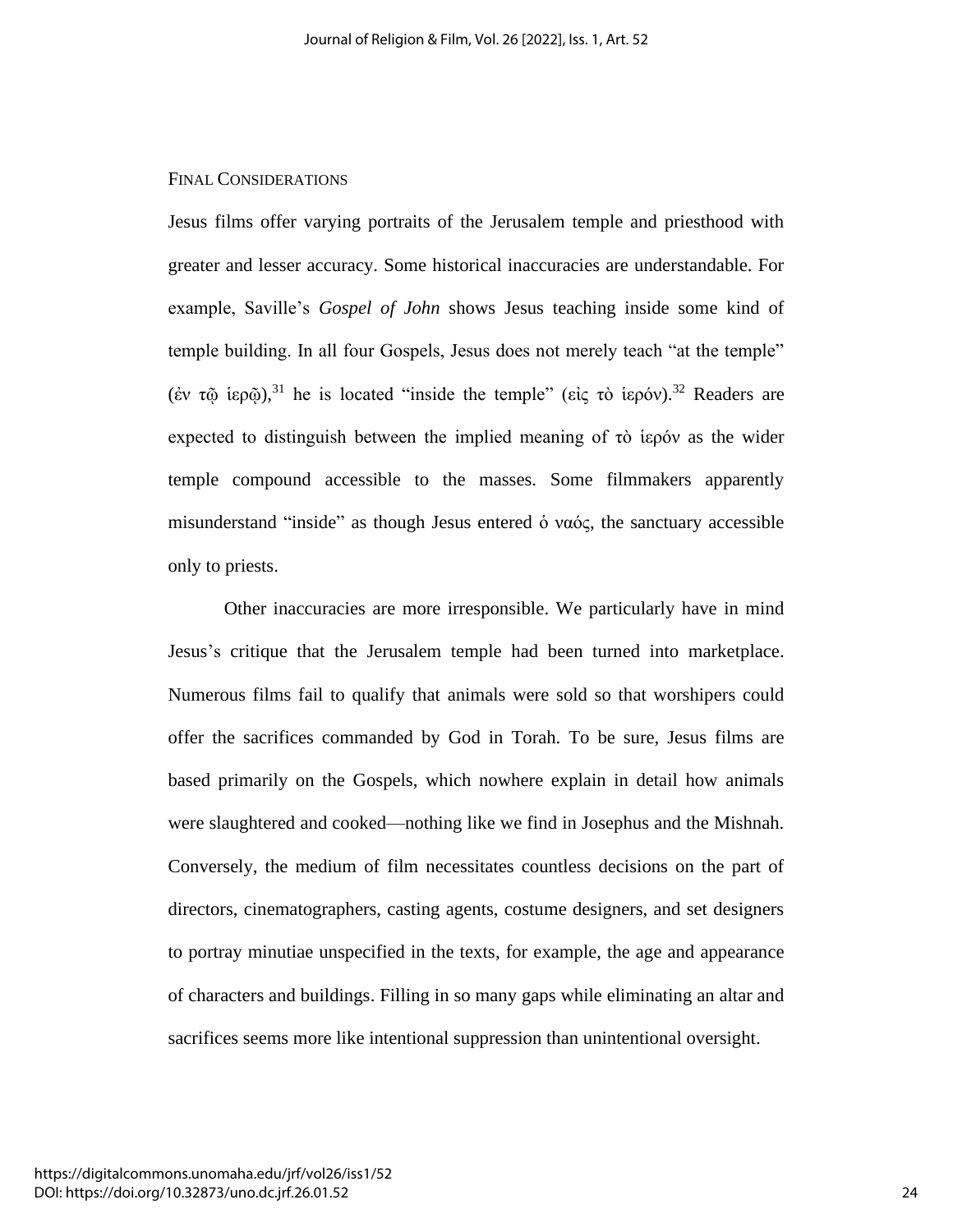Moreover, the refrain that the temple should be a "house of prayer" overlooks the fact that synagogues bore this name and served this purpose. For example, in Scorsese's *Last Temptation,* Jesus goes to the temple and says to Peter, "We came here to pray; look at this"  $(1:24:20)$ . This is a strategic misconstruing of the temple's purpose: worshipers indeed prayed at the temple, but it mainly functioned as the lone site of sacrificial offerings for Jews in Jesus's era. These films present sacrifice and prayer as unrelated and even mutually exclusive, a notion that would have made little sense to anyone in the ancient Mediterranean. For Jews and non-Jews in antiquity, prayer and sacrifice were inextricably united. For example, accompanying the descriptions of animal sacrifice, the Mishnah's tractate on Yom Kippur records the prayers of the high priest for his family and the priesthood (4.2) as well as all Israel (6.2). Unfortunately, Second Temple Judaism frequently serves as the 'fleshly other' standing in sharp relief from the pure, 'spiritual' worship of Christianity.<sup>33</sup>

The so-called *Jesus Film* most conscientiously intends to abolish animal sacrifice. *The Jesus Film* was and is a project of the evangelical parachurch ministry Campus Crusade for Christ (now called Cru), and the film's bookends articulate its evangelical perspective. The life of Jesus is framed in cosmic terms of humanity's original "fall" and God's ultimate plan of salvation. For the first eight minutes, the narrator explains that the original humans sinned and that humankind must be judged to maintain God's holiness.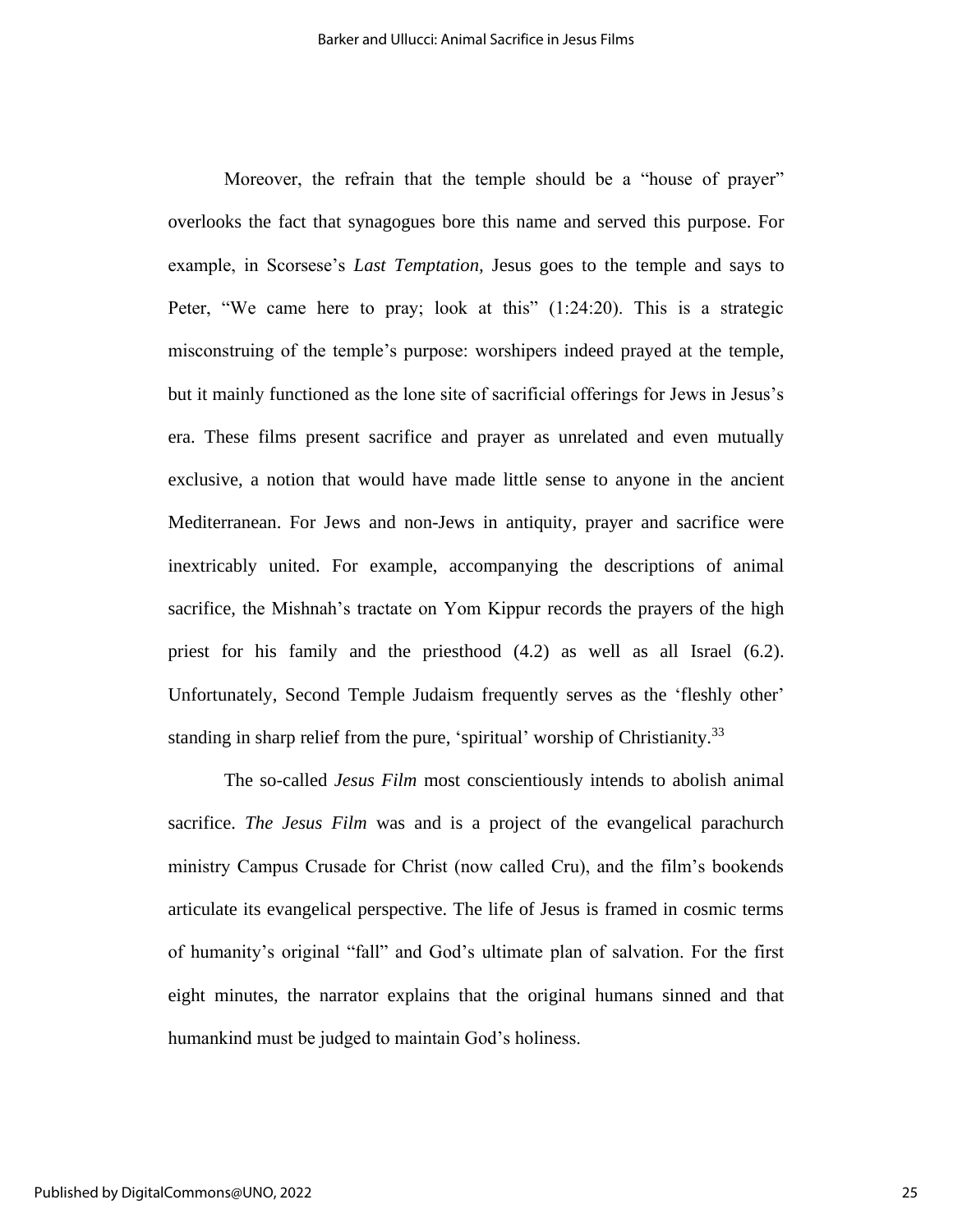*The Jesus Film* singles out Abraham as among the earliest to know God's plan to save humans from God's judgment. God told Abraham to sacrifice his son, but God stopped him upon seeing Abraham's faith.<sup>34</sup> Abraham then sacrifices a ram (4:40) as the narrator explains, "and so God showed Abraham that a lamb or a similar animal was to be slain as a temporary covering for sin until God would provide his ultimate sacrifice to pay for the sins of mankind" (4:59). The narrator adds that this ultimate sacrifice is called the Messiah, who would save from sin "once and for all" (5:39). Again at the end of the film (2:02:13–2:07:45), the narrator explains that "(Jesus) offered himself as a sacrifice for sin" (2:03:10). The narrator adds, "Just as God provided a ram to die in place of Abraham's son, so he sent Jesus the Messiah to die in our place" (2:04:20). To be sure, such a description is entirely consonant with evangelical theology.<sup>35</sup> Yet it conveniently suppresses Torah prescriptions such as Yom Kippur (Leviticus 16), God's ritual means of forgiving Israel's sins once per year in perpetuity. In other words, God commanded animal sacrifices, some of which expressly forgave sins, and in Jesus's day the temple priests faithfully executed these divine commands. *The Jesus Film* intentionally suppresses pious Torah observance from the screen. In effect, the film presents the temple as devoid of religious worship, and Jesus can be the sole mediator between God and humanity.

Finally, there are films that depict animal sacrifice poorly—butchering the scenes, so to speak. Hardwicke's *Nativity Story* begins with a commendable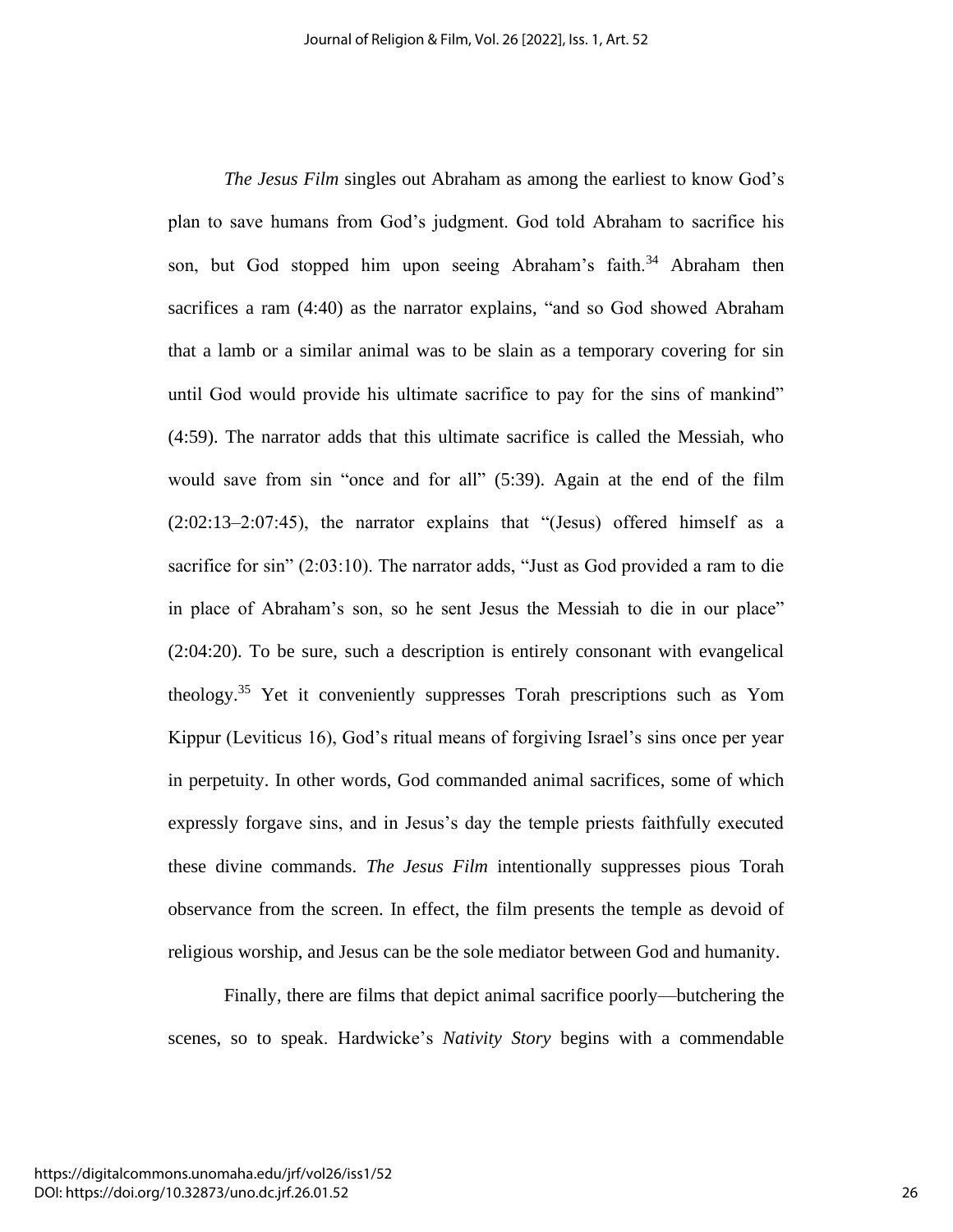depiction of daily offerings. The film's accuracy comes undone when priests atone for Herod's murders with a bull. Scorsese's *Last Temptation* is also a mixture of good and bad elements. Screenwriter Paul Schrader intentionally depicted "the temple awash in blood" to unsettle modern hygienic sensibilities  $(1:44:00-1:48:00).$ <sup>36</sup> Schrader's emphasis on Judaism as a "blood cult" misses the essential element of meat roasted without blood and eaten by priests and worshipers. *Last Temptation* still manages to highlight the symbolism of Jewish and Christian rituals through gory images. The slaughter of lambs and splattering of blood are readily comprehensible, but viewers—not to mention the apostles on screen—can hardly believe their eyes when wine becomes blood at the last supper (1:47:30) and when Jesus pulls his heart from his chest (1:07:40).

Paradoxically, then, the more graphic the presentation of blood and guts, the more symbolic the ritual becomes. In the end, there are theological agendas involved in the presence and absence of animal sacrifice in Jesus films. This is a type of religious competition that modern films seem to have found in the ancient Gospels. Scholars, film goers, and future filmmakers should consider the historical situation of a modern audience sitting in a non-sacrificial cultural context, largely ignorant of the realia of animal butchery. Moreover, on the far side of centuries of Christian anti-Judaism, it is incumbent on filmmakers and scholars alike to scrutinize how audiences "see" these scenes and, through their influence, reinterpret the biblical text itself.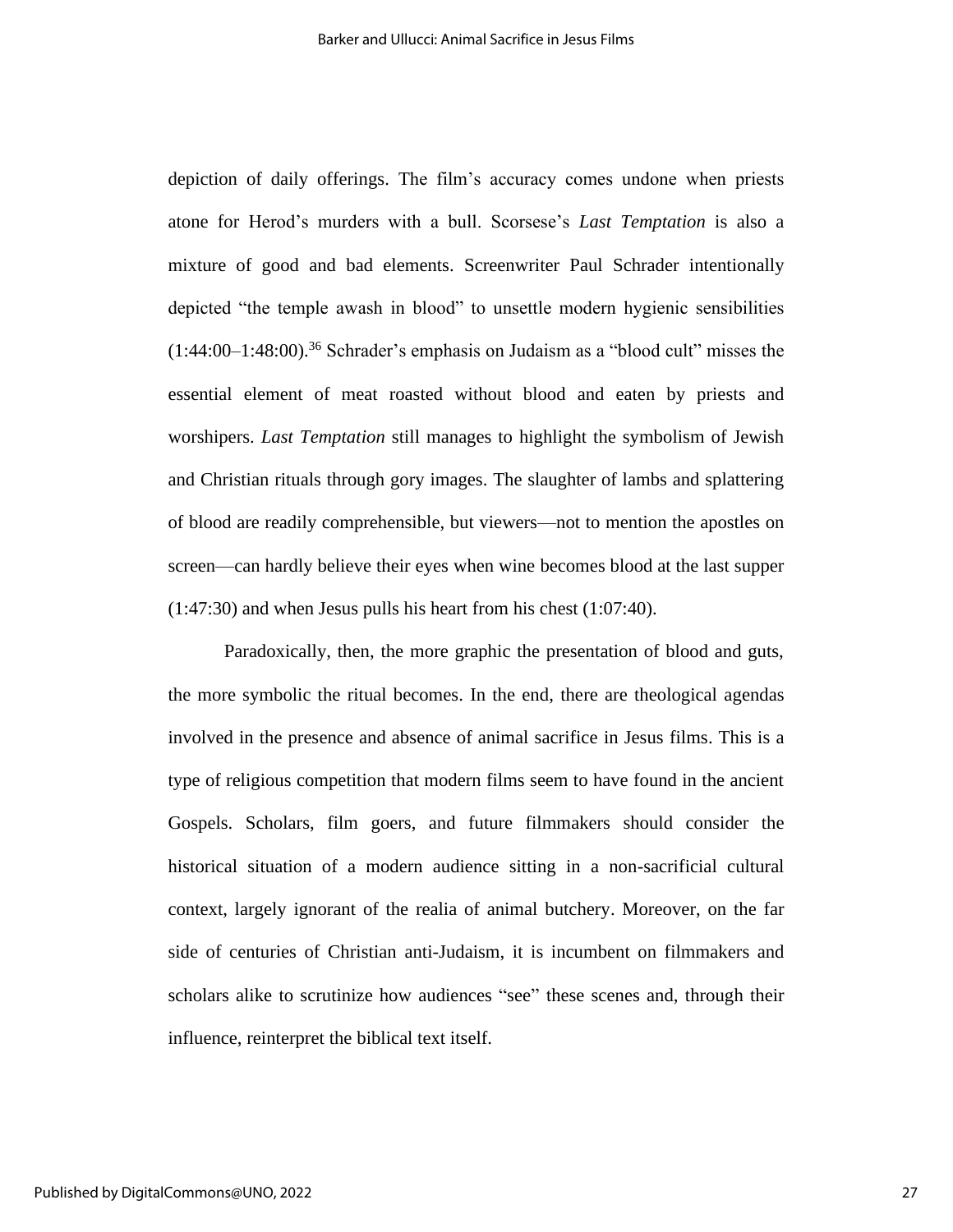<sup>3</sup> Regarding this discourse of religious competition, see Daniel C. Ullucci, *The Christian Rejection of Animal Sacrifice* (New York: Oxford University Press, 2012).

<sup>4</sup> E.g., Paula Fredriksen, ed., *On The Passion of the Christ: Exploring the Issues Raised by the Controversial Movie* (Berkeley: University of California Press, 2006).

<sup>5</sup> Similar grand-scale establishing shots appear in recent Lumo project voice-over productions directed by David Batty; e.g. *The Gospel of Luke* (2:20, 16:54, 2:36:16, 2:51:07).

<sup>6</sup> 315 m along the north, 280 m to the south, 470 m to the east, and 488 m to the west: see Eric M. Meyers and Mark A. Chancey, *Alexander to Constantine: Archaeology of the Land of the Bible, vol. 3,* Anchor Yale Bible Reference Library (New Haven: Yale University Press, 2012), 55; these modern archaeological measurements are slightly larger than the 1110 m perimeter recorded by Josephus (*J.W. 5.5.2*; 6 *stadia*) and more than double the  $500 \times 500$  cubits mentioned in m. Mid. 2.1.

<sup>7</sup> The Mishnah gives the dimensions of the women's court as  $135 \times 135$  cubits (Mid. 2.5), as compared to  $135 \times 11$  cubits for the men's area (Mid. 5.1).

8 I.e., 20.3 m in length, width, and height.

<sup>9</sup> Figure 1 by Ariely, Creative Common license 3.0: https://en.wikipedia.org/wiki/Replicas of the Jewish Temple#/media/File:Second Temple.jpg; Figure 2 by Berthold Werner, public domain: [https://commons.wikimedia.org/wiki/File:Jerusalem\\_Modell\\_BW\\_2.JPG.](https://commons.wikimedia.org/wiki/File:Jerusalem_Modell_BW_2.JPG)

<sup>10</sup> Regarding Avi-Yonah's model, see Peter J. Schertz and Steven Fine, "A Temple's Golden Anniversary," *Biblical Archaeology Review* 42, no. 1 (2016): 50–56, 61; see also Maya Balakirsky Katz, "Avi Yonah's Model of Second Temple Jerusalem and the Development of Israeli Visual Culture," in *The Temple of Jerusalem: From Moses to the Messiah: In Honor of Professor Louis* 

<sup>1</sup> E.g., W. Barnes Tatum, *Jesus at the Movies: A Guide to the First Hundred Years and Beyond,* 3rd ed. (Salem, OR: Polebridge, 2013; Adele Reinhartz, *Jesus of Hollywood* (Oxford/New York: Oxford University Press, 2007; Lloyd Baugh, *Imaging the Divine: Jesus and Christ-Figures in Film,* Communication, Culture, and Religion (Kansas City, MO: Sheet & Ward, 1997).

<sup>&</sup>lt;sup>2</sup> We exempt from our critiques plots that do not involve the ancient Jerusalem temple. These include the following films set in modern times: Mark Dornford-May's *Son of Man* in South Africa; Denys Arcand's *Jesus of Montreal* in Quebec; and David Greene's musical *Godspell* in New York City. Another musical, Norman Jewison's *Jesus Christ Superstar,* places a modern cast amid archaeological ruins in Israel, but not the Temple Mount. Other films are set in antiquity but do not involve the temple. A priest presides over the stoning scene in *Monty Python's Life of Brian* (11:35–14:05), but the verdict of blasphemy was handed down by "the elders of the town," which goes unnamed. Similarly, Guilio Antamoro's *Christus* names the Sanhedrin but not their location (43:16–45:30; 56:58–58:41).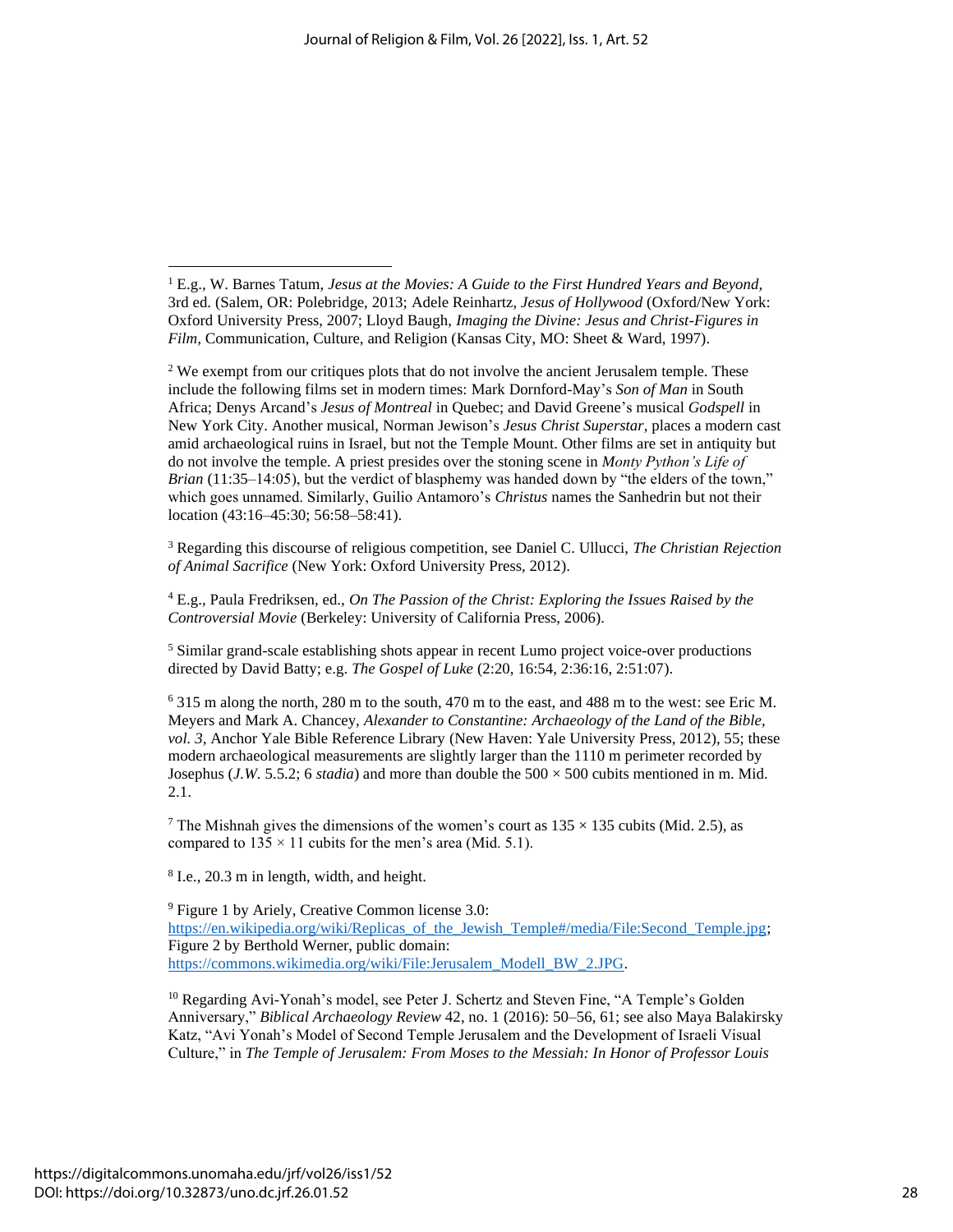*H. Feldman*, ed. Steven Fine, The Brill Reference Library of Judaism 29 (Boston: Brill, 2011), 349–64. Filmmakers could also consult the drawings and descriptions in Leen Ritmeyer's *The Quest: Revealing the Temple Mount in Jerusalem* (Jerusalem: Carta, 2006).

 $11$  Matthew (27:5) says that Judas threw the thirty pieces of silver into the sanctuary, but he was not necessarily inside.

 $12$  It is unclear whether the author of Hebrews has read the Gospels or simply allegorizes the description of the tabernacle in the Greek Jewish Scriptures. The author was likely ignorant of the actual second temple; see Luke Timothy Johnson, *Hebrews: A Commentary,* New Testament Library (Louisville: Westminster John Knox Press, 2006).

<sup>13</sup> An allusion in *The Greatest Story Ever Told* shows the curtain flapping for a few seconds (3:09:40–3:09:47). In the Visual Bible's *Gospel according to Matthew,* the elderly evangelist narrates the curtain's tearing to scribes and auditors (4:07:18–4:07:23). In *der Galiläer* the curtain comes down, and viewers see the Ten Commandments on a tablecloth atop the ark with menorahs on each side (53:39–53:40). In *The Jesus Film,* the narrator explains the torn curtain via voiceover, viewers' vantage point is behind the golden ark of the covenant, and a red curtain audibly rips and is pulled to either side (1:53:34–1:53:44).

<sup>14</sup> *The Passion of the Christ* shows a cauldron overturned, a temple guard, and at least six priests including Caiaphas (1:55:00–1:55:03). The priests are visibly distraught, and there is a cutaway to their view of a broken column, broken bench, and curtain lying on the ground (1:55:03–1:55:06), all of which cause Caiaphas to weep (1:55:06–1:55:09). In Spencer's *Son of God,* Caiaphas told Judas that Jesus was "threatening to destroy the temple, the Holy of Holies" (1:04:43–1:04:50). During the crucifixion, cross-cuts transition between Jesus on the cross and Caiaphas in the sanctuary. The high priest and others chant in front of the curtain (1:58:58–1:59:15), but soon the earth quakes, the curtain flutters, and the priests step back (2:00:53–2:01:01). Jesus says, "Father, into your hands I commend my spirit"  $(2:01:11-2:01:21)$ , at which point seven lampstands tumble in the sanctuary, the priests step farther back, and the curtain falls (2:01:32–2:01:40).

<sup>15</sup> In the Synoptics, this event occurs at the Passover coinciding with the passion (Matt 21:10–  $17$ //Mark  $11:15-17$ //Luke 19:45–46). According to John  $(2:13-17)$ , the event occurs two years before the passion, at the outset of Jesus's ministry.

<sup>16</sup> The same temple disruption clip is used in Batty's other voice-over productions, namely *The Gospel of Matthew* (2:04:44–2:06:00), *The Gospel of Mark* (1:17:10–1:18:10), and *The Gospel of John* (11:45–13:31).

<sup>17</sup> This is shown by conflicting interpretations in reconstructions of the historical Jesus. E. P. Sanders argued that Jesus's actions were a symbolic destruction of the temple which led directly to his execution (*Jesus and Judaism* [Philadelphia: Fortress, 1985], 61–71). John Dominic Crossan saw Jesus' actions as economic and social critique. He claims the temple was at odds with Jesus' ideal of radical equality. He also notes that σπήλαιον ληστῶν "den of thieves" (Mk 11:17, and parr.) implies a place where criminals reside rather than a place where they commit their crimes, i.e. the hierarchical and economic structures *in* the temple were the problem (*The Historical Jesus* [New York: HarperCollins, 1992], 355–60). Paula Fredriksen questions the overall significance of this event in Jesus's mission and execution (*Jesus of Nazareth, King of the Jews: A Jewish Life and the Emergence of Christianity* [New York: Vintage Books, 1999], 207–14); see also Jonathan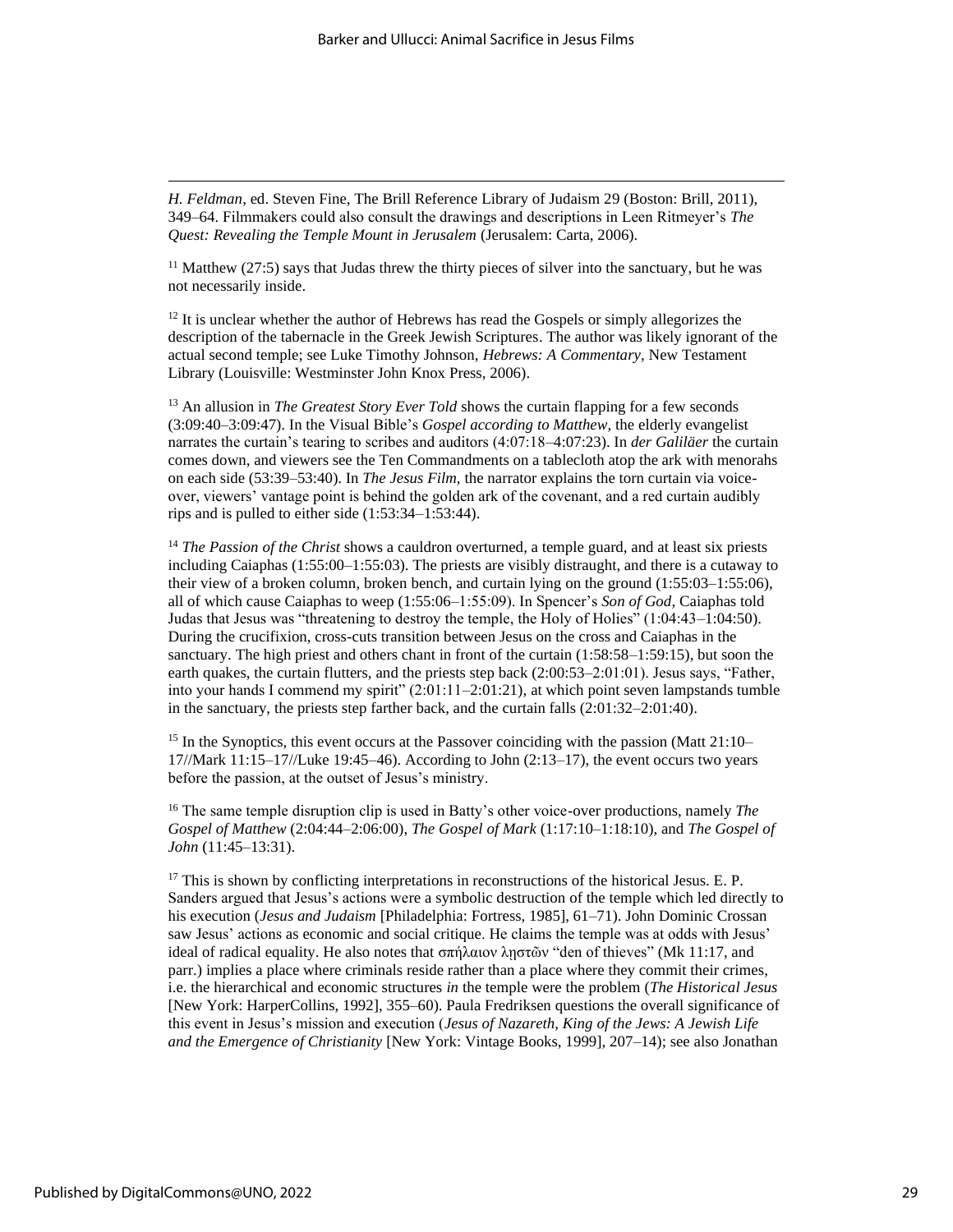Klawans, *Purity, Sacrifice, and the Temple: Symbolism and Supersessionism in the Study of Ancient Judaism* (New York: Oxford University Press, 2006).

<sup>18</sup> Yet the primacy of Jerusalem was not accepted by all ancient Jews. While the Deuteronomistic Historian records the violent centralization of the cult during the Israelite Monarchy, alternate sacrificial sites at Leontopolis, Elephantine, and Mount Gerizim were active in different periods. See Mayer I. Gruber, "Israel," in *The Cambridge Companion to Ancient Mediterranean Religions*, ed. Barbette Stanley Spaeth (New York: Cambridge University Press, 2013), 82–83.

 $19$  While Josephus claims a priestly lineage with direct knowledge of the second temple's functions, biblical and rabbinic sources respectively date before and after the centuries when various ritual proscriptions were performed. Despite these elements of scholarly uncertainly, we engage these texts as our best extant evidence, which is also available to filmmakers.

 $^{20}$  Our terminology—'purification' rather than 'sin offering,' for example—follows Gary A. Anderson, "Sacrifice and Sacrificial Offerings (Old Testament)," *Anchor Bible Dictionary* 5:870– 86, at 877–81.

 $21$  Inedible parts such as bones were set aside to be burned two days later (Pesah. 7.10).

 $^{22}$  A later image accurately shows butchered, skinned, and hung carcasses (2:10:52–2:10:55).

<sup>23</sup> John the Baptist's opposition to the temple is featured in Stevens's film but not in Fulton Oursler's book, *The Greatest Story Ever Told* (Garden City, NY: Doubleday, 1949); another of Stevens's additions has Lazarus say, "To love one's neighbor as oneself is more than all the burnt offerings and sacrifices; I wish others could understand the wisdom of what you [i.e. Jesus] say" (52:35–52:46).

 $^{24}$  A live bull has a garland around its neck, which was a Greek practice, not a Jewish one.

 $25$  This scene is an homage to DeMille, who had Jesus lead a crowd in the Lord's Prayer by the altar (1:11:40–1:12:20.

 $26$  The night before, Judas passed by an unstained altar (56:05).

<sup>27</sup> Matthew (26:17) omits the phrase "when the Passover [lamb] is sacrificed." Yet elsewhere in Matthew (5:23–24), Jesus assumes that his followers present offerings to priests at the altar.

<sup>28</sup> We have been unable to locate this fleeting image in Batty's productions of Matthew, Mark, and John. Also, the boiled eggs are anachronistic, but filmmakers deserve credit for attempting to depict a Seder.

 $29$  Jesus whips the money-changers and animal salespersons at the first Passover (John 2:14–17). The feast in John 5 engenders a debate over healing on the Sabbath. At Sukkoth, Pharisees try to have Jesus arrested (John 7:32); others try to stone Jesus at the temple (John 8:59); and just outside the temple, there is another Sabbath controversy (John 9). At Hanukkah, Jesus is almost stoned at the temple (John 10:31). In these four trips to the temple, Jesus uses physical violence once, and he almost suffers physical violence twice; the merely verbal altercation is exceptional. Then Jesus actually suffers when he is crucified at the last Passover (John 12–20). There is a long tradition of mitigating the violence of John 2:15, by interpreting the passages as depicting Jesus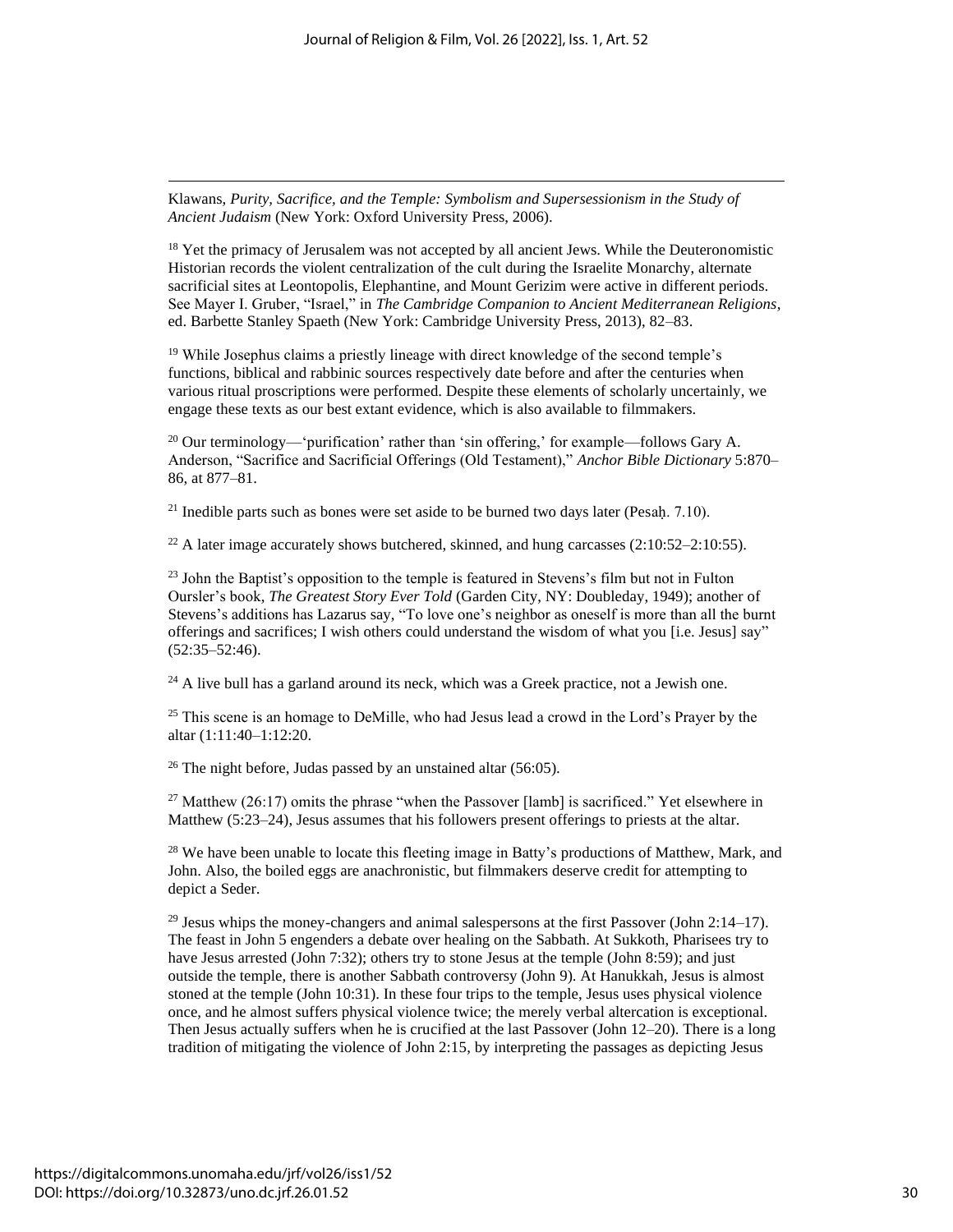using his whip on the animals only, not the people. The argument rests on John's use of the particle pair τε καὶ and whether this indicates that the term πάντας ("them all/everyone") refers back to the previously mentioned moneychangers or forward to the ensuing reference to sheep and oxen. For discussion, see N. Clayton Croy, "The Messianic Whippersnapper: Did Jesus Use a Whip on People in the Temple (John 2:15), *Journal of Biblical Literature* 128.3 (2009): 555–568. The vast majority of English translations, however, preserve the ambiguity of the passage, and this is played out in film depictions.

30 E.g., Ephrem's fourth-century Paschal Hymn 19 praises the Messiah who abolished  $(4\pi)$  the Jewish people and their unleavened bread. Ephrem's admonishments resemble ones by his contemporaries Jerome and Augustine (Augustine *Ep.* 40, 75, 82; PL 33) as well as John Chyrsostom (*Adv. Jud.;* PG 48).

<sup>31</sup> E.g., Matt 26:55c; Mark 14:49a; Luke 19:47; John 8:20 specifies the temple treasury.

<sup>32</sup> E.g., Matt 21:12; Mark 11:11; Luke 19:45; John 7:14.

<sup>33</sup> Here we have in mind the negative connotation of 'flesh' as opposed to 'spirit' in early Christian literature (e.g., Rom 8:1–17); of course, 'flesh' is not always negatively coded (e.g., 1) John 4:2; 2 John 7).

<sup>34</sup> In *The Jesus Film,* Abraham's son is not named Isaac, as in the Akedah in Genesis 22, likely because the Qur'an (37:100–109) does not specify which son was to be sacrificed; Campus Crusade wants to appeal to Muslims, whom they actively evangelize by means of the film.

<sup>35</sup> More perplexing are *The Jesus Film's* repeated statements that the Messiah would be the Son of God "in a spiritual sense" (6:26) and "in a spiritual, not a physical, sense" (2:02:55). Like Abraham's unnamed son, the film likely strives to appeal to strict monotheists who deny that God has a son. Nonetheless, from the standpoint of evangelical theology, the entire point of the incarnation was that Jesus would become the Son of God in a physical sense.

<sup>36</sup> Criterion Collection 70 commentary.

#### **References**

Anderson, Gary A. "Sacrifice and Sacrificial Offerings (Old Testament)." In *The Anchor Bible Dictionary,* edited by David Noel Freedman, 6 vols., 5:870–86. New York: Doubleday, 1992.

Antamoro, Guilio. *Christus* (1917) Rome: Cines.

Arcand, Denys. *Jesus of Montreal* (1989)*.* Montreal: Max Films Productions.

Ariely. "Herod's Temple as imagined in the Holyland Model of Jerusalem" [photograph]. Retrieved from https://en.wikipedia.org/wiki/Replicas of the Jewish Temple#/media/File:Second Temple.jpg.

Augustine. *Epistolae,* edited by J.-P. Migne. Patrologia Latina 33. Paris, 1865.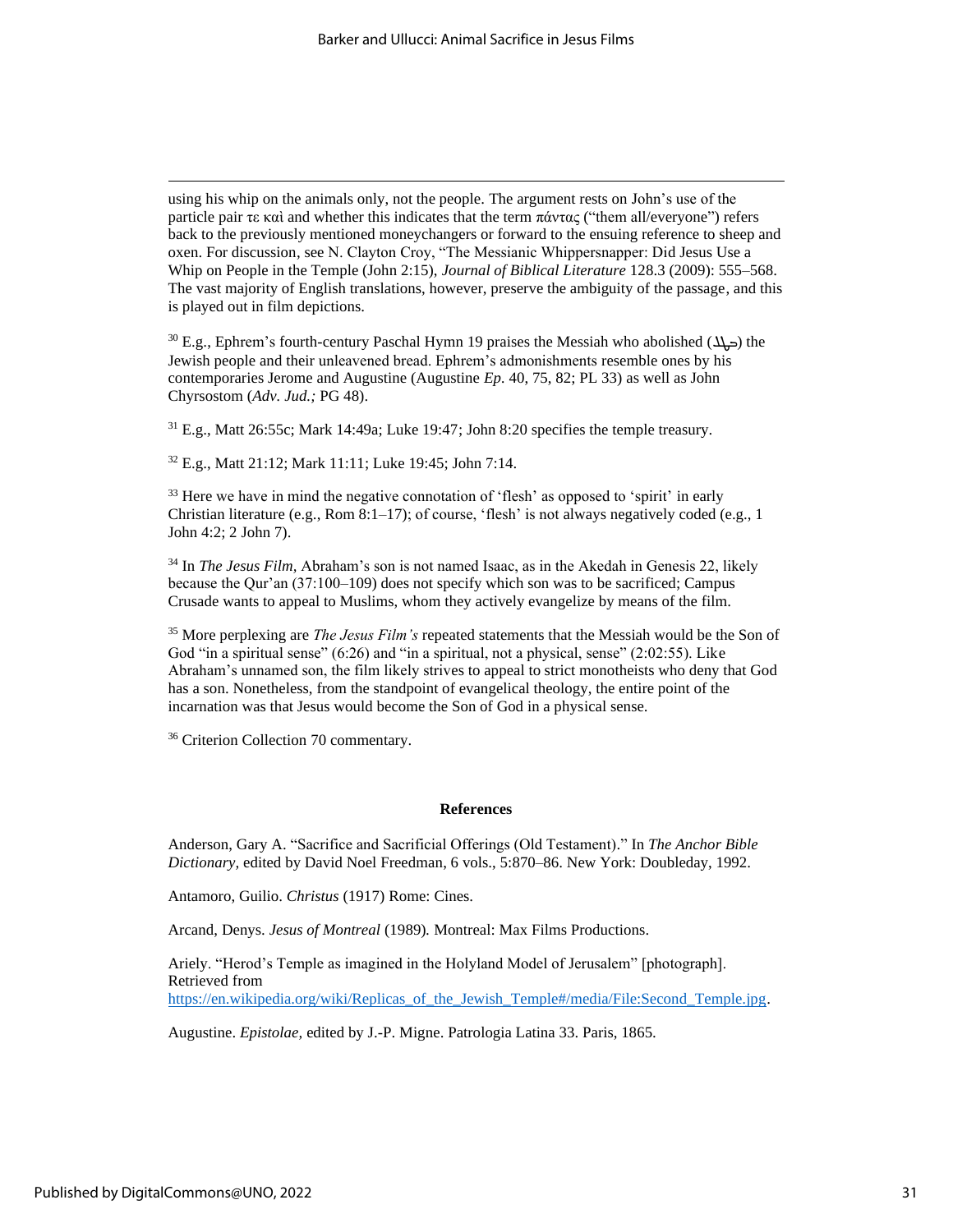Batty, David. *The Gospel of John*. Lumo Project. Toy Gun Films, 2014. Santa Monica: Lionsgate, 2018 [DVD].

Batty, David. *The Gospel of Luke*. Lumo Project. Toy Gun Films, 2014. Santa Monica: Lionsgate, 2018 [DVD].

Batty, David. *The Gospel of Mark*. Lumo Project. Toy Gun Films, 2014. Santa Monica: Lionsgate, 2018 [DVD].

Batty, David. *The Gospel of Matthew*. Lumo Project. Toy Gun Films, 2014. Santa Monica: Lionsgate, 2018 [DVD].

Baugh, Lloyd. *Imaging the Divine: Jesus and Christ-Figures in Film,* Communication, Culture, and Religion. Kansas City, MO: Sheet & Ward, 1997.

Beck, Edmund, ed. *Des Heiligen Ephraem des Syrers Paschahymnen.* Corpus Scriptorum Christianorum Orientalium 248. Leuven: CSCO, 1964.

Buchowetzki, Dimitri. *Der Galiläer* (1921) Berlin: Express-Films.

Crossan, John Dominic. *The Historical Jesus.* New York: HarperCollins, 1992.

Croy, N. Clayton. "The Messianic Whippersnapper: Did Jesus Use a Whip on People in the Temple (John 2:15). *Journal of Biblical Literature* 128, no. 3 (2009): 555–568.

DeMille, Cecil B. *King of Kings* (1927) New York: Cinema Corporation of America. The Criterion Collection 266 (2004) [DVD].

Dornford-May, Mark. *Son of Man* (2006) Cape Town: Spier Films.

Fredriksen, Paula. *Jesus of Nazareth, King of the Jews: A Jewish Life and the Emergence of Christianity.* New York: Vintage Books, 1999.

Paula Fredriksen, ed. *On The Passion of the Christ: Exploring the Issues Raised by the Controversial Movie.* Berkeley: University of California Press, 2006.

Gibson, Mel. *The Passion of the Christ* (2004) Santa Monica, CA: Icon Productions.

Greene, David. *Godspell* (1973) Burbank, CA: Columbia Pictures.

Gruber, Mayer I. "Israel." In *The Cambridge Companion to Ancient Mediterranean Religions,* edited by Barbette Stanley Spaeth, 76–94. New York: Cambridge University Press, 2013.

Hardwicke, Catherine. *The Nativity Story* (2006) Burbank, CA: New Line Cinema.

Heyman, John. *Jesus* (1979) Burbank, CA: Warner Brothers.

Jewison, Norman. *Jesus Christ Superstar* (1973) Los Angeles, CA: Universal Pictures.

Jones, Terry. *Monty Python's Life of Brian* (1979) Los Angeles, CA: Orion Pictures.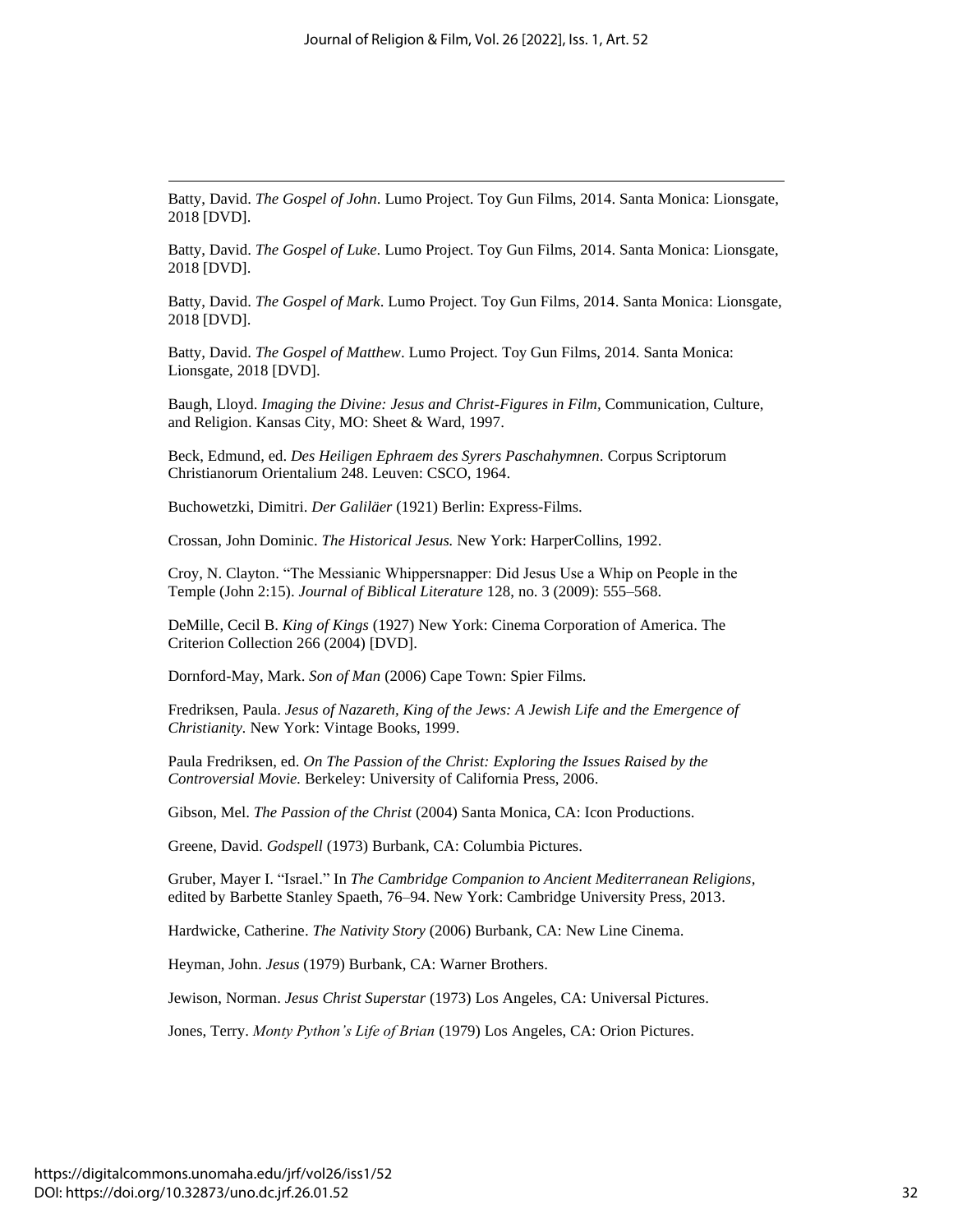John Chyrsostom. *Adversus Judaeos,* edited by J.-P. Migne. Patrologia Graeca 48. Paris, 1862.

Johnson, Luke Timothy. *Hebrews: A Commentary.* New Testament Library. Louisville: Westminster John Knox Press, 2006.

*Josephus*. Translated by Henry St. J. Thackeray et al. 10 vols. Loeb Classical Library. Cambridge, MA: Harvard University Press, 1926–1965.

Katz, Maya Balakirsky. "Avi Yonah's Model of Second Temple Jerusalem and the Development of Israeli Visual Culture." In *The Temple of Jerusalem: From Moses to the Messiah: In Honor of Professor Louis H. Feldman,* edited by Steven Fine, The Brill Reference Library of Judaism 29, 349–64. Boston: Brill, 2011.

Klawans, Jonathan. *Purity, Sacrifice, and the Temple: Symbolism and Supersessionism in the Study of Ancient Judaism.* New York: Oxford University Press, 2006.

Meyers, Eric M., and Mark A. Chancey. *Alexander to Constantine: Archaeology of the Land of the Bible, vol. 3.* Anchor Yale Bible Reference Library. New Haven, CT: Yale University Press, 2012.

*New Revised Standard Version Bible.* Division of Christian Education of the National Council of Churches of Christ in the United States of America. 1989.

Nowrasteh, Cyrus. *The Young Messiah* (2015/2016) Greystones, Ireland: CTL Films and CJ Entertainment.

Olcott, Sidney. *From the Manger to the Cross* (1912) New York: Kalem.

Oursler, Fulton. *The Greatest Story Ever Told.* Garden City, NY: Doubleday, 1949.

Pasolini, Pablo. *The Gospel according to St. Matthew* (1964) Italy: Arco Films.

Ray, Nicholas. *King of Kings* (1961) Culver City, CA: Metro-Goldwyn-Mayer.

Reinhartz, Adele. *Jesus of Hollywood.* New York: Oxford University Press, 2007.

Ritmeyer, Leen. *The Quest: Revealing the Temple Mount in Jerusalem*. Jerusalem: Carta, 2006.

Rossellini, Roberto. *Il Messia* (1975). Italy/France.

Sanders, E. P. *Jesus and Judaism.* Philadelphia: Fortress Press, 1985.

Saville, Philip. *The Gospel of John* (2003) Visual Bible. Toronto: Toronto Film Studios.

Schertz, Peter J., and Steven Fine. "A Temple's Golden Anniversary." *Biblical Archaeology Review* 42, no. 1 (2016): 50–56, 61.

Scorsese, Martin. *The Last Temptation of Christ* (1988) Los Angeles: Universal Studios. The Criterion Collection 70 (2000) [DVD].